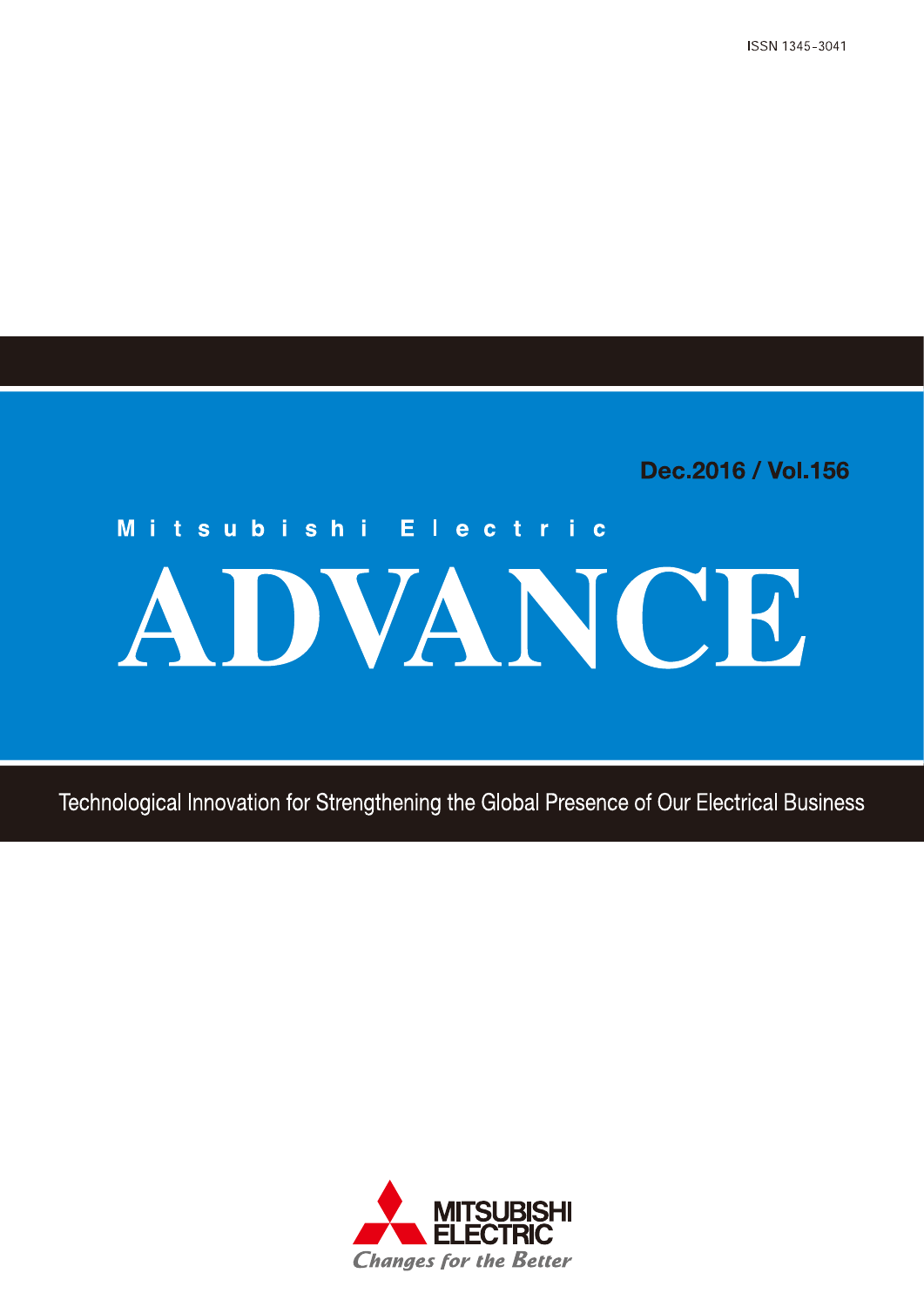#### **Dec. 2016 / Vol. 156**

#### **Mitsubishi Electric**

## **ADVANCE**

*Technological Innovation for Strengthening the Global Presence of Our Electrical Business* 

#### **Editorial-Chief** *Kiyoshi Sakai*

 $\overline{\phantom{a}}$ 

#### **Editorial Advisors**

*Toshio Masujima Kotaro Aiba Hiroshi Takenaka Hiroaki Sakai Eiji Taniguchi Chikao Nishida Hitoshi Suzuki Kunihiko Egawa Shinichi Kuroda Tadashi Kato Hiroaki Imamura Hideyuki Takasago Noboru Shirakura Takayuki Hayashi Toshihiro Kurita* 

#### **Vol. 156 Feature Articles Editor**

*Toshie Hamada* 

#### **Editorial Inquiries**

*Kiyoshi Sakai*  Corporate Total Productivity Management & Environmental Programs Fax: +81-3-3218-2465

#### **Product Inquiries**

*Naoto Niki* (p.2) Energy Systems Center Power Plant Service Department Overseas Service Planning Section Fax: +81-78-682-6396

*Hiroki Okamoto* (p.7) Energy Systems Center Nuclear Power Department Nuclear Plant Planning Group Fax: +81-78-682-6366

*Narazaki Takeshi* (p.12) Energy Systems Center Energy Plant and Systems Department Thermal Power Plant Engineering Section Fax: +81-78-682-6399

*Mitsubishi Electric Advance* is published on line quarterly (in March, June, September, and December) by Mitsubishi Electric Corporation. Copyright © 2016 by Mitsubishi Electric Corporation; all rights reserved. Printed in Japan.

The company names and product names described herein are the trademarks or registered trademarks of the respective companies.

#### **CONTENTS**

#### **Technical Reports**

| by Koichi Orito |  |
|-----------------|--|

**After-Sales Service Technologies for Generators and Ancillary Electrical Equipment ...................................................................... 2**  by *Naoto Niki* and *Shoichiro Yamada* 

**Product Development of Instrumentation and Control Systems for Overseas Nuclear Power Plants .............................................. 7**  by *Tadaaki Nagai* and *Hiroki Okamoto* 

#### **AC Magnetic Field Brushless Excitation System for Thermal Power Plants ............................................................ 12**

by *Michio Kataoka* and *Ryoji Miyatake* 

#### **Precis**

Demand for equipment and systems for use in electric power systems is expected to grow in view of the social need for minimizing environmental impact and energy consumption increasing across the world.

This issue looks at Mitsubishi Electric Corporation's recent accomplishments in electric power systems, management strategies for the electric market, service technologies for generators aiming at global launch, nuclear power instrumentation control systems, and AC field winding brushless excitation systems.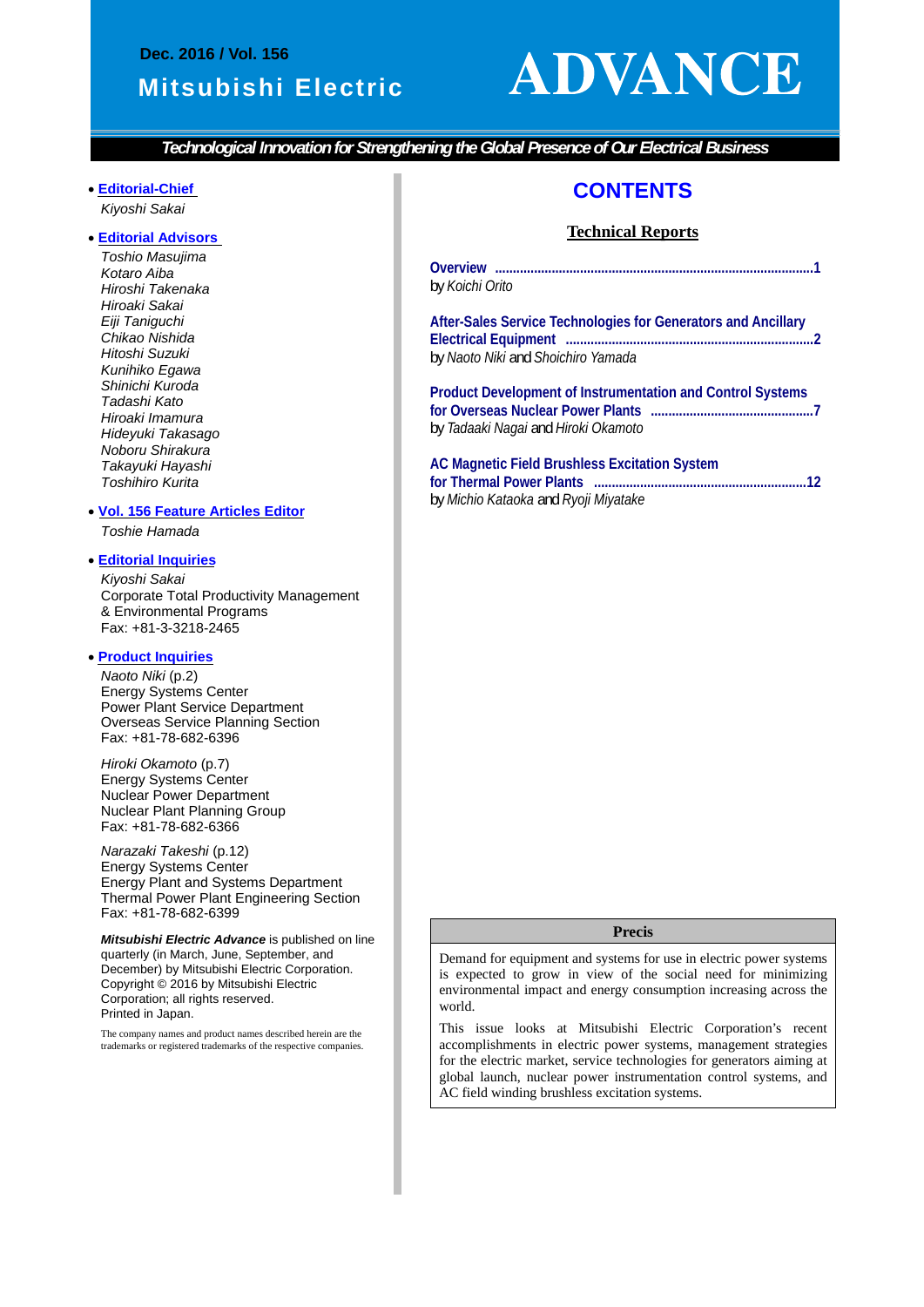



Author: *Koichi Orito\**

#### Management Strategy in the Power Market

Electricity demand in Japan has steadily risen along with rising living standards and other developments in society. Mitsubishi Electric Corporation has provided nuclear, thermal and hydroelectric power generation systems, power transmission and transformation equipment, and power network control systems, thus contributing to the stable supply of power. The electric power industry, however, has reached a major turning point in the wake of the Great East Japan Earthquake in 2011. In addition, electricity liberalization and other system reforms have substantially changed the power market. By taking these opportunities for further growth, we will help customers to expand the business infrastructure that such reforms may involve, while strategically shifting our focus to growth areas.

#### (1) New business

The Japanese government is fully liberalizing retail electricity sales and introducing legal unbundling of the power transmission and distribution sectors. To date, we have supplied customers with equipment and systems that play central roles in the reforms of the electricity system. By leveraging this track record and integrating various field data analysis methods and other new technologies as well as our experience, we will serve as a core system integrator in the drastically changing power market for information and communication technology (ICT). Moreover, by utilizing the core technologies we have cultivated, we will promote development in the global market.

#### (2) Existing business

In the nuclear power generation field, we will focus on entering the nuclear back-end markets, such as those of decommissioning and intermediate storage facilities, in addition to the construction work required for introducing additional safety measures for the restarting of domestic power plants. Outside of Japan, various countries (Turkey, Russia, United States, China, etc.) are planning to construct new plants or replace/upgrade facilities amid the trend toward extending the life of plants. We will accelerate business development by concentrating on selectively using our strengths, such as safety system certification. In the thermal power generation field, severe competition on performance and price continues in Japan and overseas alike. In addition to maintaining the scale of new plant business, we will focus on the power generation service business by identifying customers' needs which change as the market environment changes; the power-generating solution business including fuel supply and demand optimization systems by using power plant operation and maintenance technology; and systems for remote supervision and monitoring of abnormal signs for the purpose of preventive maintenance. We will also improve our after-sales service, such as the planning of equipment repair plans by using generator inspection robots, as well as the development of high-output, highly-efficient, small-sized, and cost-competitive new models of power generator that can meet various needs of society for effective energy use, etc.

We will strive to provide Japanese and overseas markets with products that optimally combine existing technologies, applied technologies, and newly-developed elemental technologies, thus helping society to use energy most efficiently.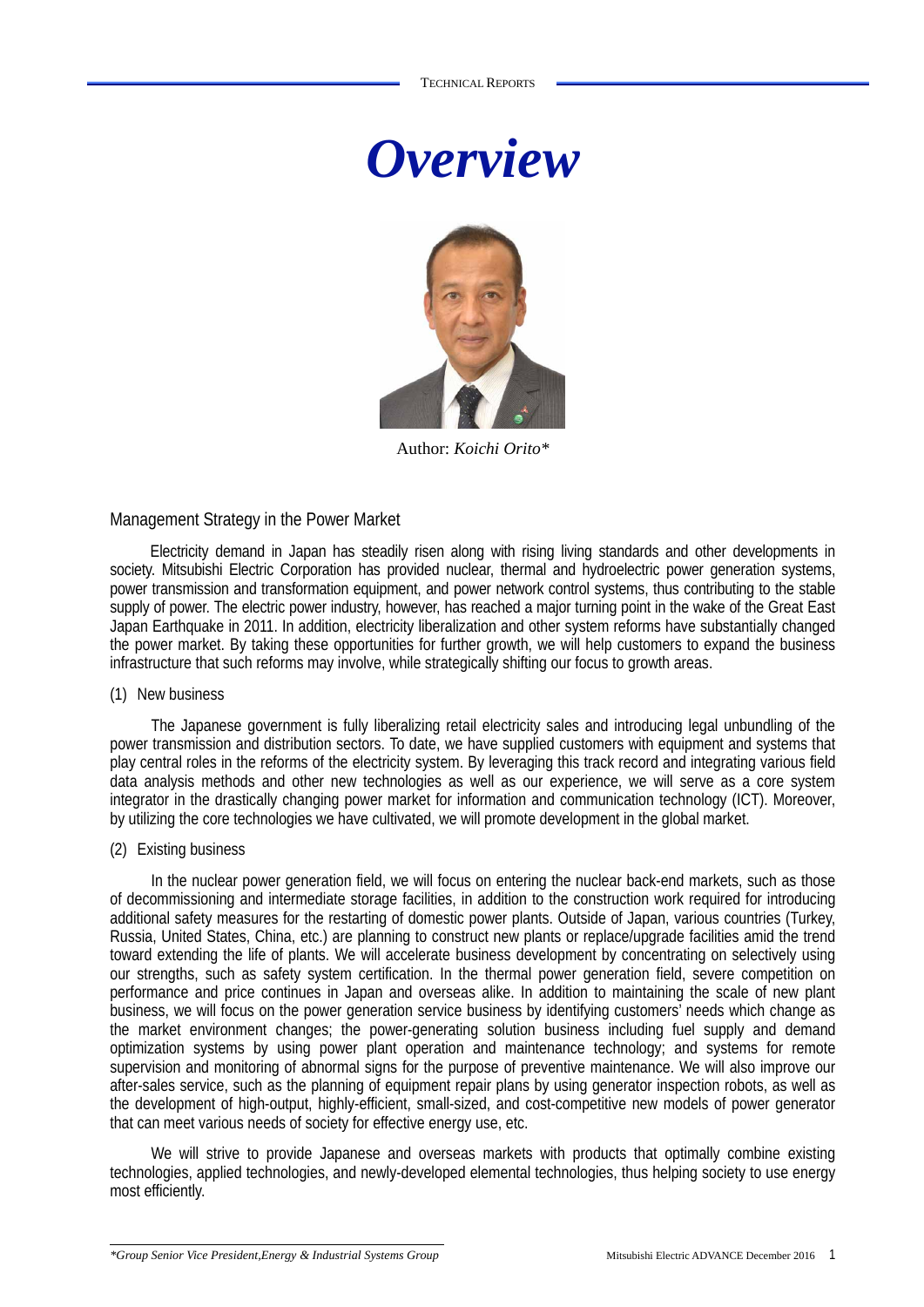## *After-Sales Service Technologies for Generators and Ancillary Electrical Equipment*

Authors: *Naoto Niki\** and *Shoichiro Yamada\**

The power generation business of Mitsubishi Electric Corporation is increasingly focusing on enhancing after-sales services. Meanwhile, overseas services are facing severe competition, making it important to differentiate ourselves from competitors by leveraging our knowledge as an original equipment manufacturer (OEM) to offer unique maintenance plans and other services. In addition to increasing the number of orders for conventional large-scale rehabilitation (refurbishment) of generators including for extending generator life, it has become imperative to understand customer needs and establish a new service menu of service technologies that include sophisticated periodical inspections, additional installation of equipment and partial upgrade for improving reliability and functionality, as well as Long Term Service Agreements (LTSAs). Accordingly, we are taking action to expand and improve our range of services.

#### **1. Internal Robotic Inspection of Turbine Generators**

#### **1.1 Background and characteristics of the internal robotic inspection**

It is important for stable operation of a power generator to perform daily inspections and periodical maintenance. Among the main components, the stator core, stator wedge and the surface of the rotor in particular require periodical inspections. When inspecting these parts in detail, the rotor needs to be



Fig. 1 Appearance of the inspection robot Fig. 2 Internal robotic inspection

taken out from the generator. Conventionally, when any abnormality is detected during a detailed inspection with pulling out the rotor, it is difficult for engineers to complete the repair work for the abnormality; they may be forced to terminate the work even partway through due to an unavoidable schedule, or to seek an extension of the outage.

The internal inspection robot (Fig. 1), which is first inserted into the vacant space (air gap) between the stator and rotor to be attached to the stator core by the attraction of the magnet mounted on the robot, and which then moves in the axial direction, enables: (1) visual inspection through a camera, (2) inspection of stator wedge tightness and (3) EL-CID testing without demounting the generator components. This robot also can improve the minor inspection performed prior to conducting a full inspection with the rotor pulled out from the generator (Fig. 2).

If an abnormality is detected beforehand through the minor inspection, the need for promptly conducting a full inspection by taking the rotor out can be considered. This will allow the necessary repair materials to be prepared before conducting the inspection mainly on the area of concern, and allow repair work to be carried out more quickly.

#### **1.2 Details of the internal robotic inspection**

#### (1) Visual inspection

The inspection robot's built-in camera can visually detect abnormalities such as scratches and marks of

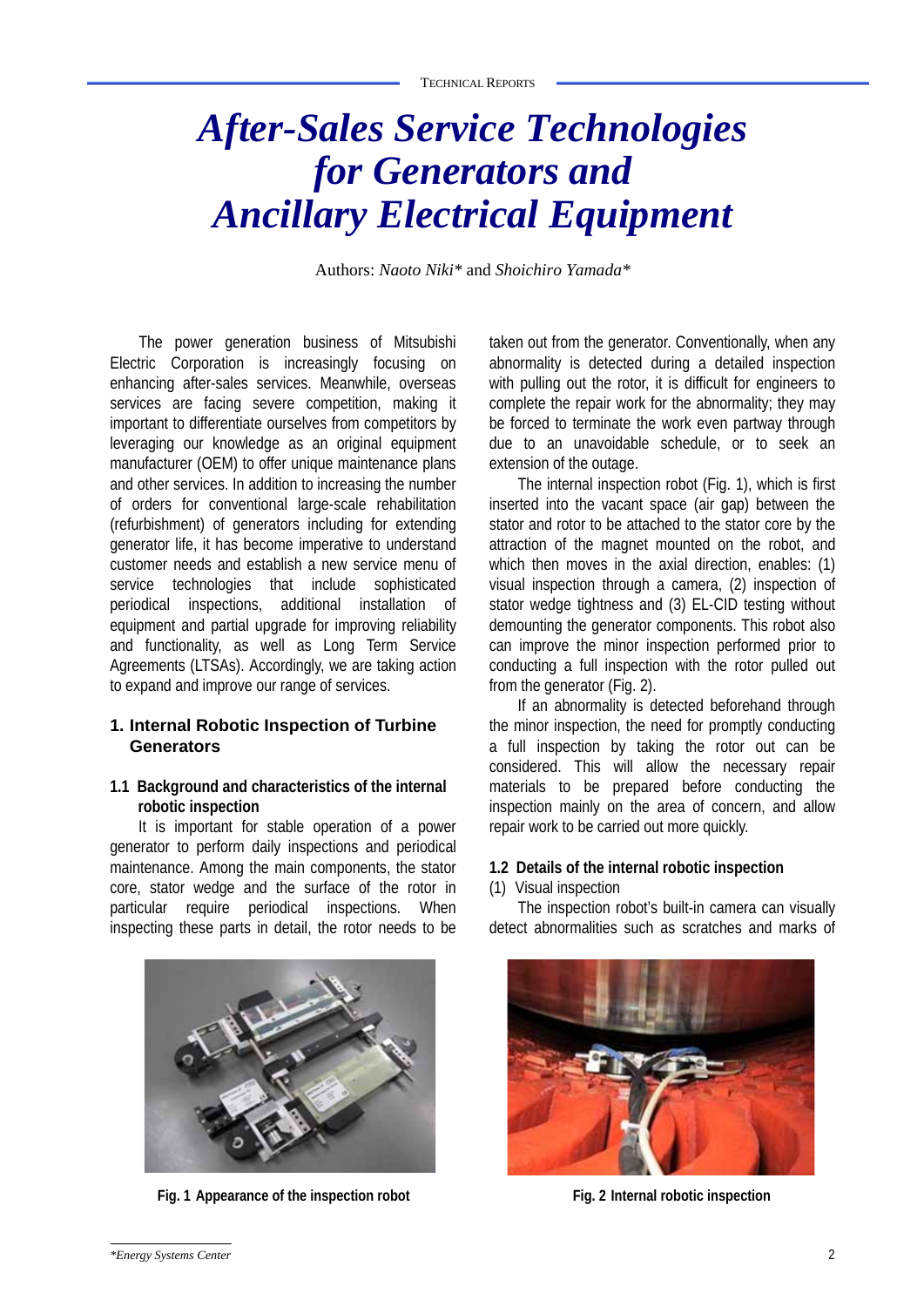overheating on the stator core and rotor surface, shift in the position of structures inside the stator and rotor slots, and wear debris (Fig. 3).



**Fig. 3 Typical robotic inspection result (using a remote camera)–damage on a stator core** 

(2) Wedge tightness inspection

The inspection robot has a built-in hammer and acceleration sensor. The hammer taps the stator wedge and the acceleration sensor detects vibration of the stator wedge to quantify the looseness of the wedge and thus measure the distribution of looseness. In addition, inspection results can be accumulated to manage the tendency of looseness and assess the soundness of the structures in the slots. By mapping stator wedge looseness, which is classified into three levels of (1) hard, (2) slightly loose and (3) loose, the tendency of looseness can be managed (Fig. 4).

(3) EL-CID inspection

A multicore cable is wound around the stator, and a direct current is applied to excite the stator core. If the stator core has an interlayer short circuit, abnormality of the stator core can be detected by the Chattock coil attached to the robot, which senses a current in the short circuit.



**Fig. 4 Typical robotic inspection result (wedge tightness inspection)**

#### **2. Online Partial Discharge Monitoring (PDM) System**

#### **2.1 Characteristics of the online PDM system**

When a voltage is applied between electrodes, a discharge that occurs in the insulation material between electrodes and one that occurs between an electrode and a dielectric are called partial discharges. It is known that in the case of a turbine generator, partial discharge occurs at the stator windings to which a high voltage is applied, and that partial discharge lasting for long term may deteriorate the insulation. As the ground wall insulation deteriorates due to thermal, electric, environmental, or mechanical stress, partial discharge of the stator windings of a turbine generator tends to increase as the deterioration progresses. Thus, it is possible to learn the state of deterioration of the ground wall insulation by periodically measuring partial discharge.

The online PDM system assesses the insulation deterioration and monitors the tendency of insulation deterioration by constantly monitoring the partial discharge while the generator is in load operation. As shown in Fig. 5, this system consists of microstrip antennas, cable connectors, partial discharge (PD) detectors, monitoring PCs, monitors, cables of various types, etc.

The microstrip antennas, which are small and light-weight, can be easily and quickly installed without pulling out the rotor from the generator, and can detect with high sensitivity a partial discharge occurring throughout the stator windings.

#### **2.2 Obtaining partial discharge data and actions in case of detecting abnormality**

Data that can be obtained using this online PDM system can be broadly classified into two categories: phase characteristics and trend of magnitude. Partial discharge is assessed using these data.

(1) PD phase characteristics

As shown in Fig. 6, the partial discharge signals that the microstrip antennas receive contain information on the magnitude and phase. Phase characteristics can be obtained by plotting all signals in a certain time period.

#### (2) PD magnitude trend

The trend graph of partial discharge magnitude shown in Fig. 7 is prepared using partial discharge data that have been repeatedly obtained and arranged in chronological order. By monitoring this trend for a long term, information necessary for trend management, such as whether the level of partial discharge is constant or rising, can be obtained.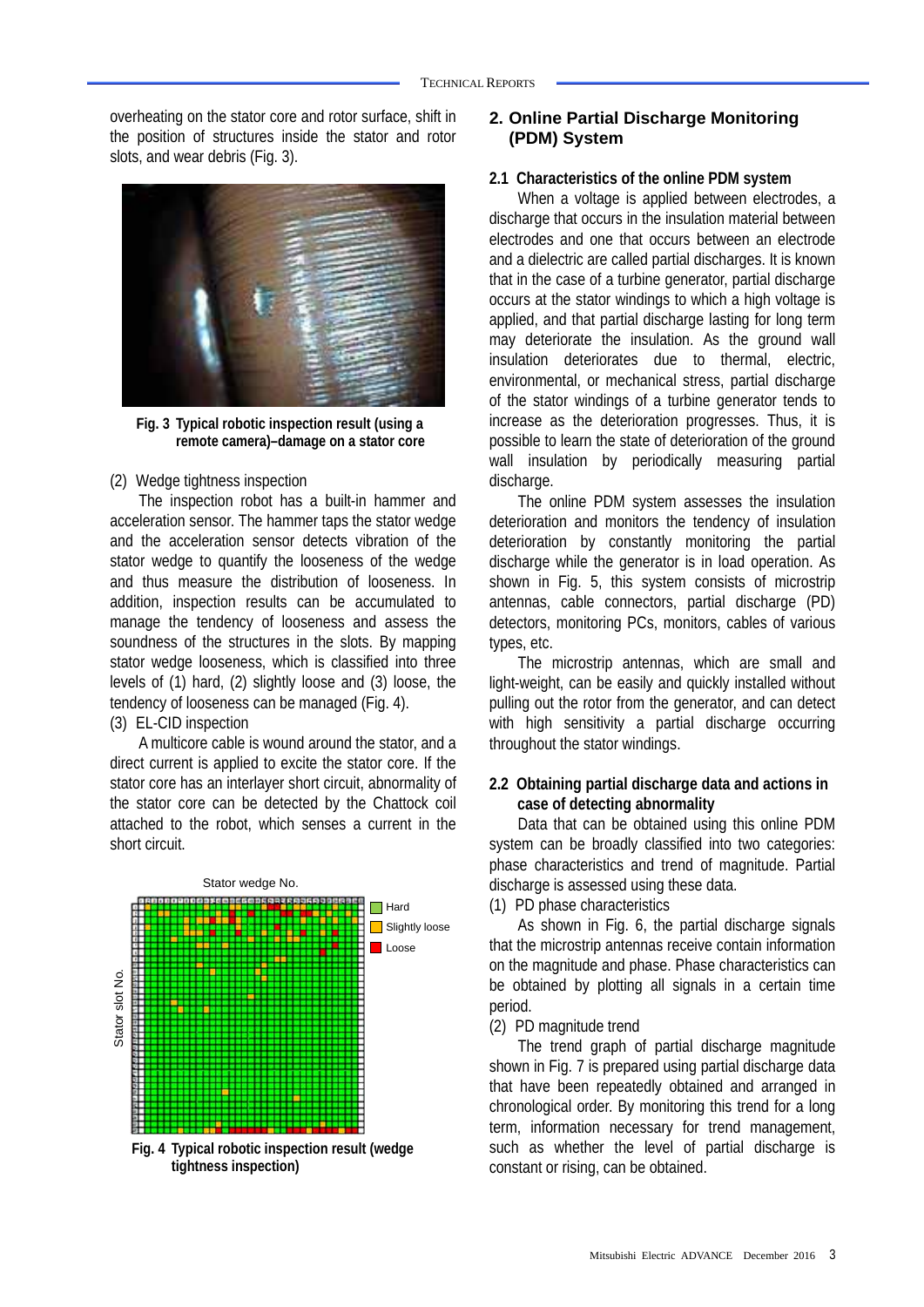

**Fig. 5 Schematic view of the configuration of the online partial discharge monitoring system**





**Fig. 7 PD magnitude trend (typical measurement result)**

#### **2.3 Action to be taken upon detecting a sign of abnormality**

When a sign of abnormality is detected, the generator must be stopped and the stator windings checked for abnormality by conducting: (1) a visual inspection of the stator end-windings, (2) visual and hammering inspections of the wedge and (3) electrical tests for insulation diagnosis. If necessary, repair work is performed to prevent an accident.

#### **3. Partial Replacement of Existing AVRs (with the MEC700U digital AVR unit)**

An automatic voltage regulator (AVR) is installed inside the excitation system of a turbine generator. It serves to maintain the voltage of a synchronous generator at a constant level during steady operation. When the load changes, the AVR maintains the voltage and improves dynamic stability; when the voltage suddenly changes, it promptly restores the voltage to the level before the change. AVRs are equipped with these features in order to suppress a voltage increase when the load is cut off, improving the transient stability.

As shown in Fig. 8, we have been manufacturing AVRs since 1944. Since releasing the first digital AVR in 1990, we have continued manufacturing upgraded models. The latest model, the MEC700 digital AVR module (Fig. 9), employs cutting-edge digital technologies, offers more functions and is more compact than past models.

The expected service lives of electrical products including this latest AVR is about 15 to 20 years, although there are slight differences depending on the components used in individual products. We have conventionally recommended that customers replace the entire unit with a new one. However, this requires disconnecting the existing external cables, removing the existing equipment, carrying in and installing new equipment, connecting the existing external cables again, testing the new equipment, etc. This prolongs on-site installation work, increases the replacement cost, etc., which is particularly problematic for customers outside Japan.

The MEC700U digital AVR unit is a retrofitting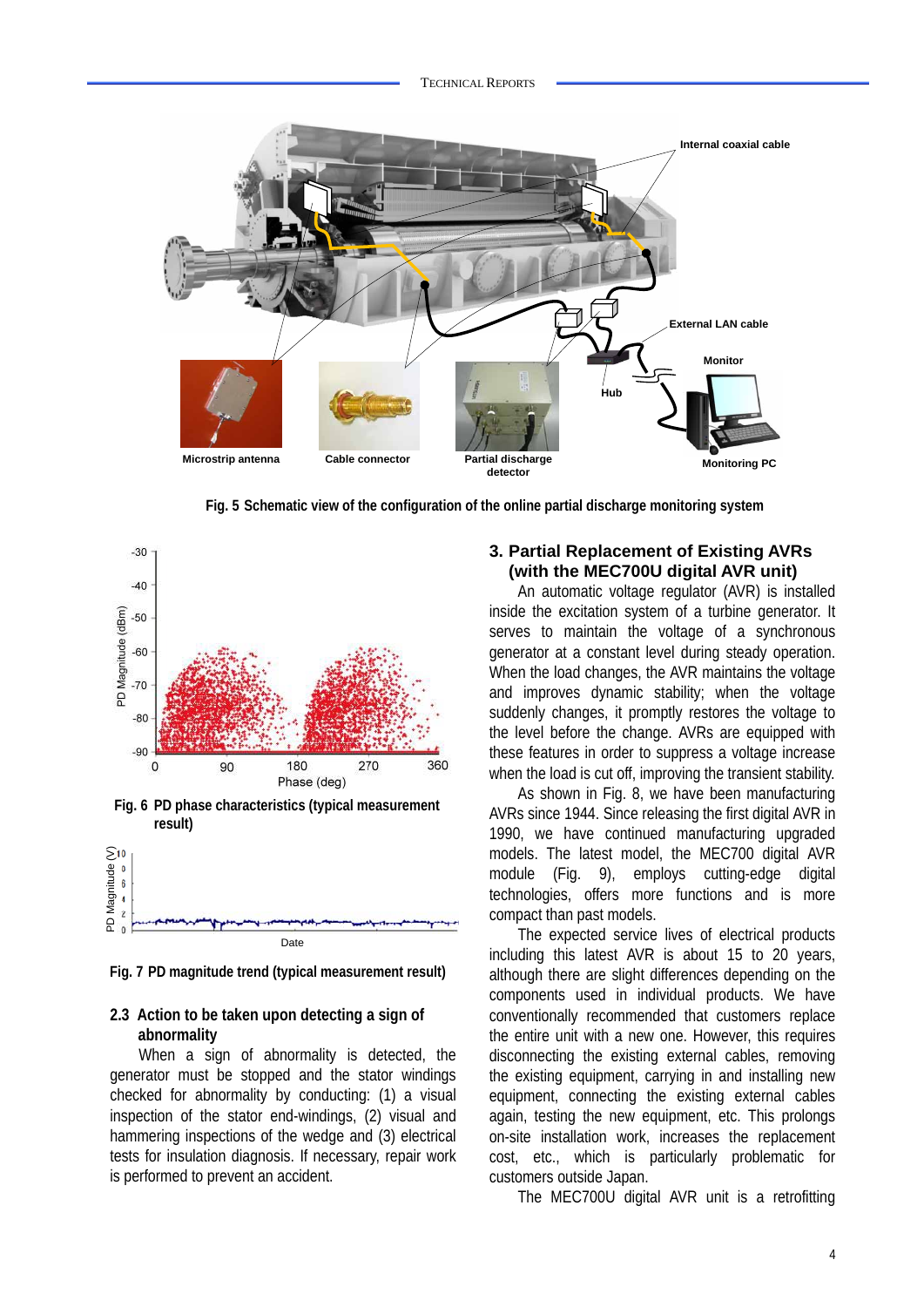model for partial replacement of only the main components used in existing generator equipment of a brushless excitation system: the existing analog AVR unit (model number: VRG-PMH-IV) and digital AVR unit (model number: DVRG) (Fig. 10). The existing analog AVR unit and the digital AVR unit contain thyristor element units for full-wave rectification, in addition to an AVR. The MEC700U unit has the same configuration as the existing AVRs in terms of appearance (outside

dimensions and external interface connection) and functions (AVR module, THY module, etc.), which allows partial replacement (Fig. 11). The renewal of a system by replacing existing AVRs with the MEC700U unit makes it possible to continue using existing equipment including the panel and cable interface. It also reduces the time and cost of on-site installation/replacement work, while upgrading to the latest model.



**(a) Appearance (b) Front view (c) Side view** 

**Fig. 9 Appearance of the latest digital AVR (MEC700) module** 



**Fig. 10 Previous/Latest digital AVR units (b) Latest digital AVR (MEC700U) (a) Previous digital AVR (DVRG)**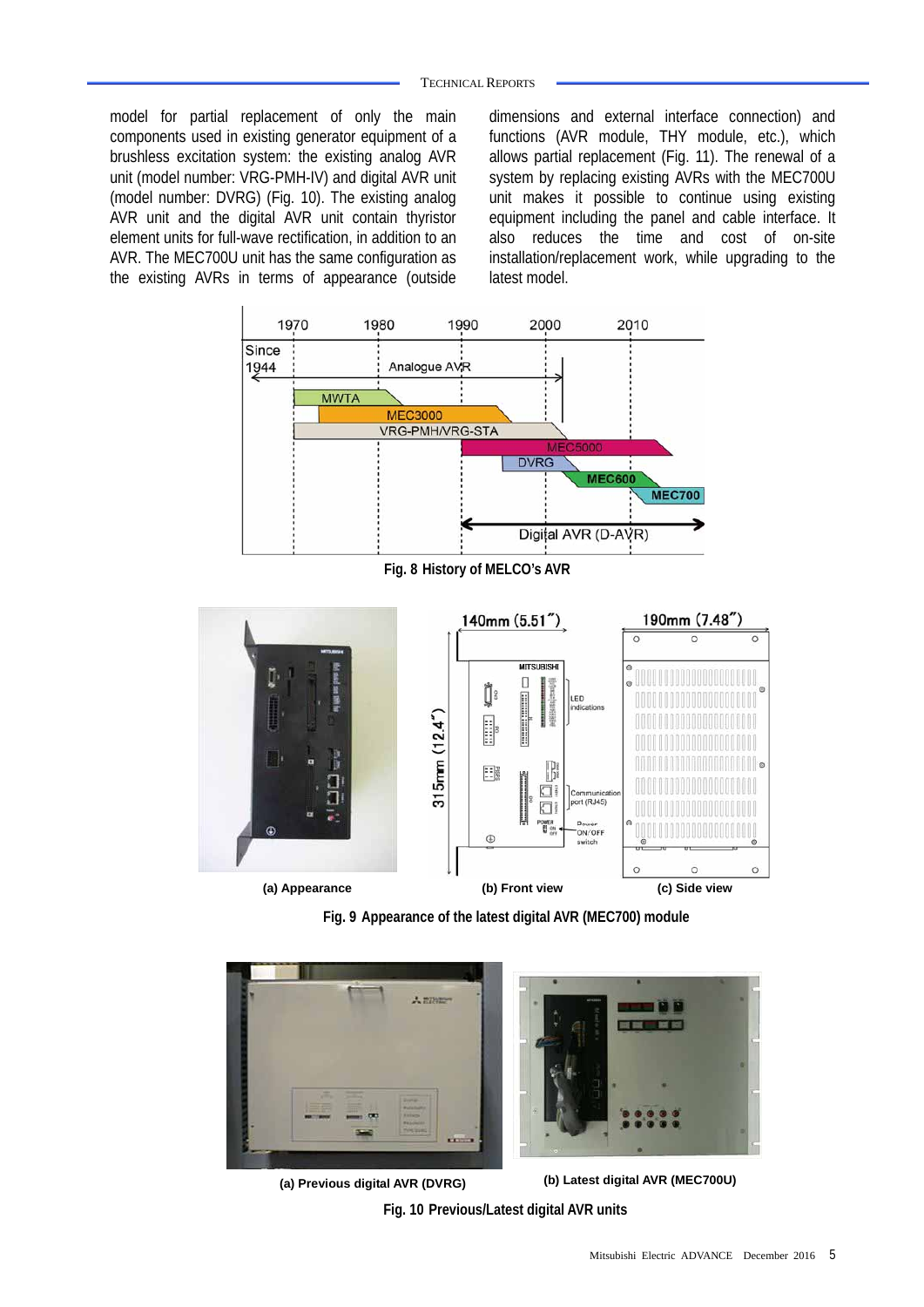TECHNICAL REPORTS



**Fig. 11 System configuration of MEC700 digital AVR unit** 

#### **References**

- (1) Masunaga, K., et al.: Preventive Maintenance Technology of Turbine Generators, Thermal and Nuclear Power 66(10), p. 74, 709
- (2) Sako, H., et al.: On-line Partial Discharge Measurement with Microstrip Antenna for Turbine Generators, Mitsubishi Denki Giho, 87, No. 11, 2013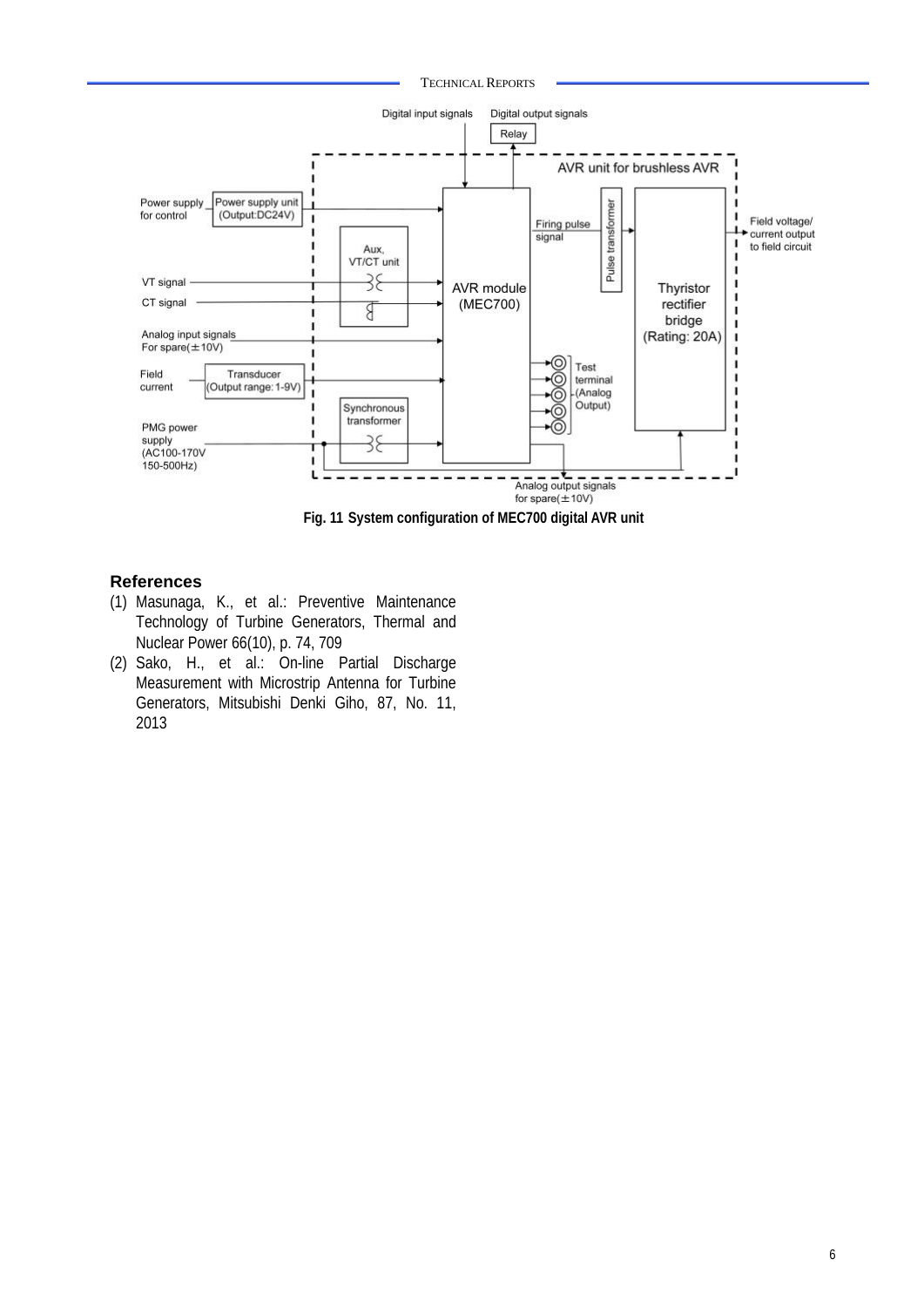## *Product Development of Instrumentation and Control Systems for Overseas Nuclear Power Plants*

Author: *Tadaaki Nagai\** and *Hiroki Okamoto\**

For over 50 years, we have provided instrumentation and control (I&C) systems for nuclear power plants (NPPs) in Japan, China, and other countries, while promoting initiatives involving the design certification of I&C systems for NPPs in the United States. Using our technologies developed domestically and abroad, we are currently developing new NPP I&C system for the international market that can improve the safety and reliability of NPPs to be constructed in emerging countries.

#### **1. Proven Track Record and Initiatives for Global Expansion**

#### **1.1 Domestic/overseas proven track record**

Throughout our long history in the field of nuclear power generation, we have consistently engaged in the development, design, manufacture, and testing of our own I&C systems that require high safety and reliability. With our strength the flexibility to a wide range of needs and long term support, our I&C systems have been further improved to satisfy various regulations, reactor type classifications, and customer requirements.

In Japan, our I&C systems have been provided to 24 NPPs over the past 50 years. In addition, in order to improve the reliability and safety of the I&C systems, we have implemented the digital upgrade of existing systems, full plant digital upgrade, and building of new full digital I&C systems.

Outside Japan, we have implemented design certification initiatives in the United States and supplied our I&C systems in China. For US-APWR design certification in the United States (joint effort with Mitsubishi Heavy Industries, Ltd.), the draft Safety Evaluation Report (SER) was issued for the human factors engineering (HFE) design (including HFE verification and validation (V&V) by operators) and I&C system design, which were reviewed per the U.S. Standard Review Plan,. (See reference (1).) For CPR1000 in China, we supplied the I&C system that satisfied the safety evaluation of China's National Nuclear Safety Administration (NNSA). (See reference (2).) Furthermore, as an overseas company capable of

manufacturing safety I&C systems, we have obtained HAF604 certification.

#### **1.2 Further initiatives for global expansion**

For deployment of our I&C systems to other countries based on our achievements in China and the United States, the following requirements must be met.

- (1) Conforming to overseas regulations (international regulations and standards)
- (2) Adapting to different reactor types
- (3) Meeting different customer engineering scope In order to move towards global deployment of our

I&C systems, we have taken the following actions (Fig. 1). Regulations—Requirement (1)

In order to conform to the regulatory requirements in many countries, we will ensure that the I&C systems meet the CE marking criteria, functional safety standard (SIL: safety integrity level), and the new International Atomic Energy Agency (IAEA) requirements for plant emergency, which are European regulations that must be satisfied in addition to the US regulations (Chapter 3).

Reactor type—Requirement (2)

In order to ensure adaptability to the reactor types used overseas, we will prepare a lineup of reactor I&C systems, based on the reactor types. At the same time, we will expand the open protocol communication function to allow network connection with systems of other I&C vendors (Chapter 4).

Customer requirements—Requirement (3)

We will develop a concise, user-friendly engineering environment for the plant monitoring and control systems including screens, database, etc., so that the customer in emerging countries can conduct maintenance of the I&C system after its installation (Chapter 5).

#### **2. Conformance with European Regulations**

#### **2.1 CE marking**

For providing products to countries using the European regulations, it is necessary to indicate that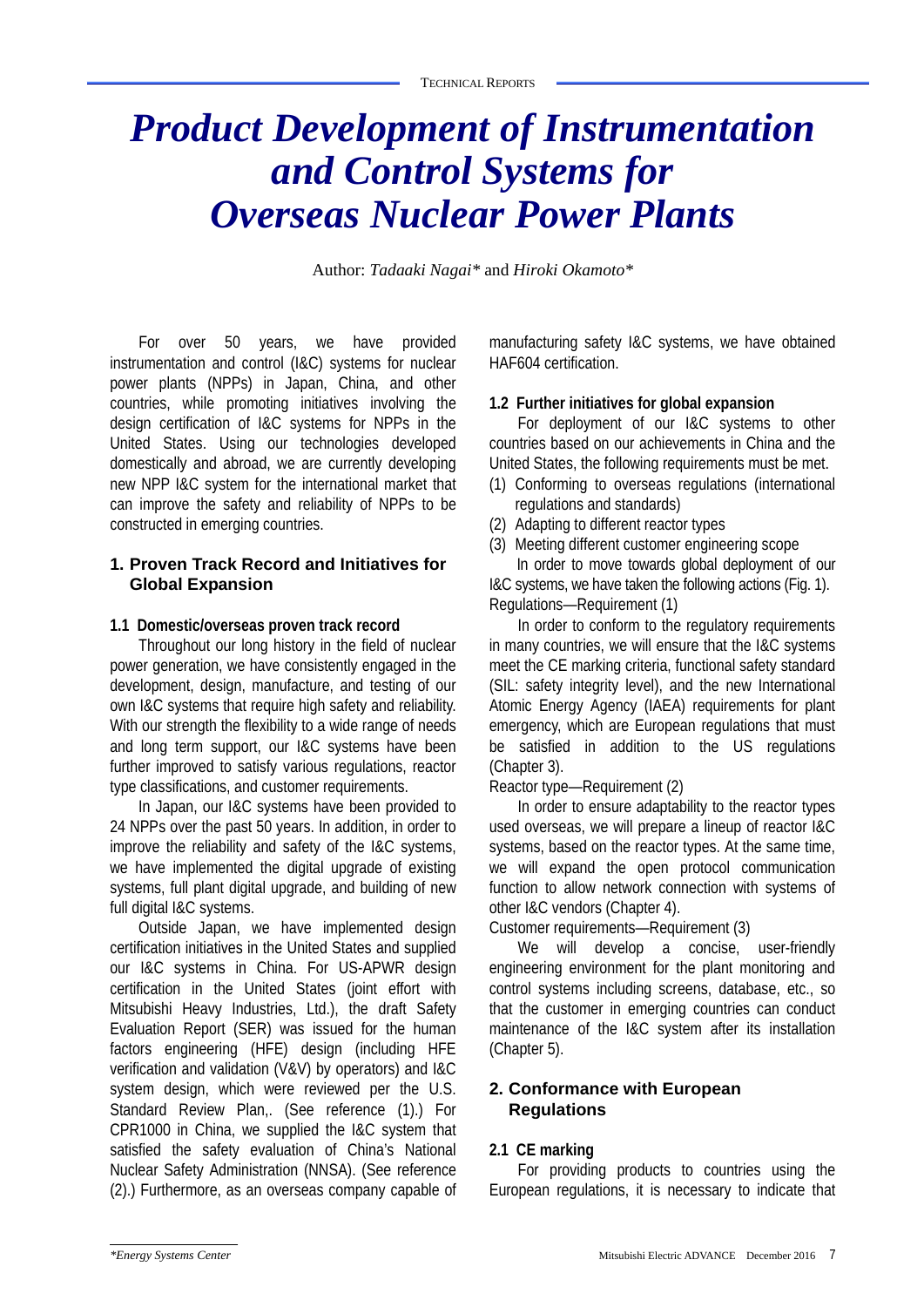

**Fig. 1 Summary of activities for globalization** 

the I&C systems conform to the EMC / low voltage / machinery / RoHS Directives for acquisition of the CE marks.

Specifically, the confirmation of conformity to warning signs, contact prevention of charged and movable parts, etc., as stipulated by the low voltage directive and machinery directive, is underway for the prevention of accidents causing bodily injury. For the EMC Directive, conformity to the radiation noise provisions is being checked. Starting in 2017, industrial monitoring and control instruments will be covered by the RoHS Directive. Therefore, electronic circuit parts, coatings, etc. have been reviewed and the appropriate production lines have been established.

As we described in this paragraph, we have developed CE marking complied I&C systems to make it to supply.

#### **2.2 Functional safety standard (SIL)**

Business operators of various plants including power generation plants now require to use equipment that conforms to the functional safety standard based on IEC61508. Particularly in Europe, the SIL of turbine island heavy components is a mandatory condition as an objective index of equipment reliability. The SIL classifies the probability of activation failure of the safety function into levels SIL1 to 4, and objectively and quantitatively evaluates the system safety when the hardware or software fails. Specifically, SIL3, which satisfies the failure probability requirement of 10-3 to 10-4 upon actuation of the safety function, is required for a main turbine protection system.

We have developed a compact system with capabilities that include output using voting logic, and a quadruplex computing system, to ensure the aforementioned reliability level (Fig. 2). The safety standard assessment covers each process of planning, design, and validation. To maintain objectivity, we are conducting certification activities through a third party certification body.



**Fig. 2 Typical SIL3 system configuration** 

#### **2.3 Management system for plant emergency**

Considering the lessons learned from the Fukushima 1 NPP accident and the International Commission on Radiological Protection (ICRP) recommendation, the IAEA announced the General Safety Requirements (GSR7) in November 2015 to reinforce "Emergency Preparedness and Response (EPR)" for a nuclear hazard.

Going forward, to meet IAEA GSR7, we anticipate an increased need for a plant management system to immediately and accurately control and operate the plant during an emergency. We have developed a management system that allows for real-time sharing of information on work progress in the event of an accident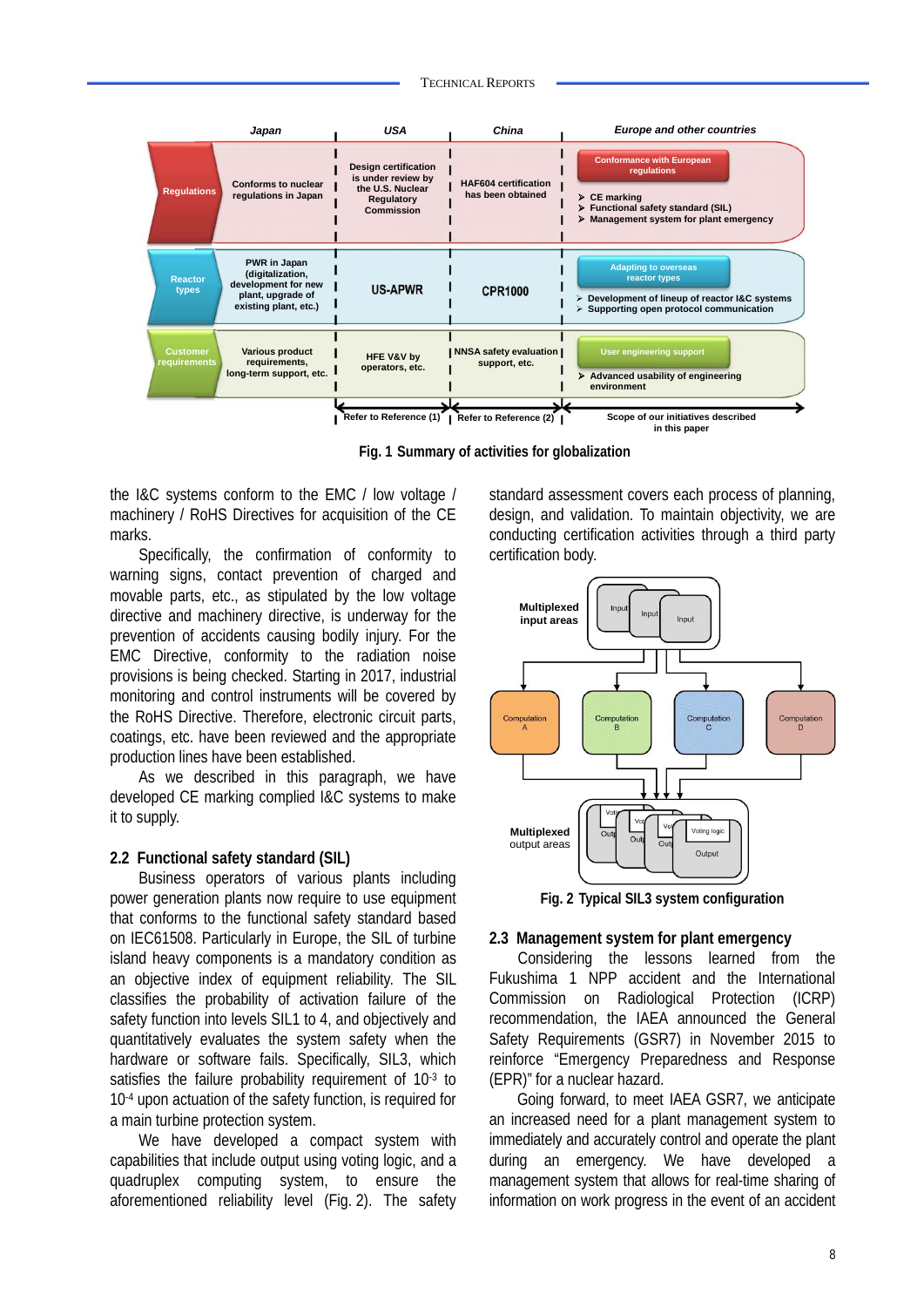and resources for equipment and personnel at multiple locations including the power plant concerned, national/local governments, etc. This system supports appropriate decision-making by providing prioritized information in order of importance.

In addition, for optimizing this system, we will coordinate with nuclear power utilities to identify their needs and reflect them in the plant operation.

#### **3. Adapting to Reactor Types Used Overseas**

#### **3.1 Development of a lineup of reactor I&C systems**

Reactor I&C systems constitute a direct interface with the detector and the control rod drive mechanism (CRDM) directly linked to the reactor vessel, for operating, monitoring, and protecting an NPP (Fig. 3). It is a system that depends on the reactor vessel and core design. Since the design varies depending on the reactor type, we have prepared a lineup of reactor I&C systems that meet different reactor types.

As an example of our initiatives to develop a lineup of components, we introduce the following two systems in this paper.

(1) In-core Instrumentation System

(2) Control Rod Drive Mechanism Coil

(1) In-core Instrumentation System (ICIS)

At Japanese NPPs, constant load operation is performed using generated nuclear power as the base load power. In contrast, at overseas NPPs, load following operation is becoming the norm. In order to achieve load following operation, it is necessary to measure and monitor the neutron flux distribution of the reactor core in detail, both in the axial direction and horizontal direction. Therefore, the FID (fixed in-core detector) type ICIS, which can always measure the neutron flux distribution in the reactor in detail by fixing a neutron detector in the reactor vessel, is widely used. In the FID type ICIS, an SPND (self-powered neutron detector) is used as the detector.

However, the current range from an SPND may be wide (10<sup>-9</sup> to 10<sup>-6</sup> A) depending on the material used to detect neutrons. In addition, the output signals are minute current signals compared to signals output by the detector (ionization chamber) used at NPPs in Japan which are about 10<sup>-3</sup> A.

We have improved the S/N ratio by separating the analog / digital circuits in the signal processing unit and optimizing the component layout. This has allowed the development of a signal processing unit that can accurately measure minute current signals over a wide range, and its commercialization is moving ahead.



**Fig. 3 Reactor I&C systems**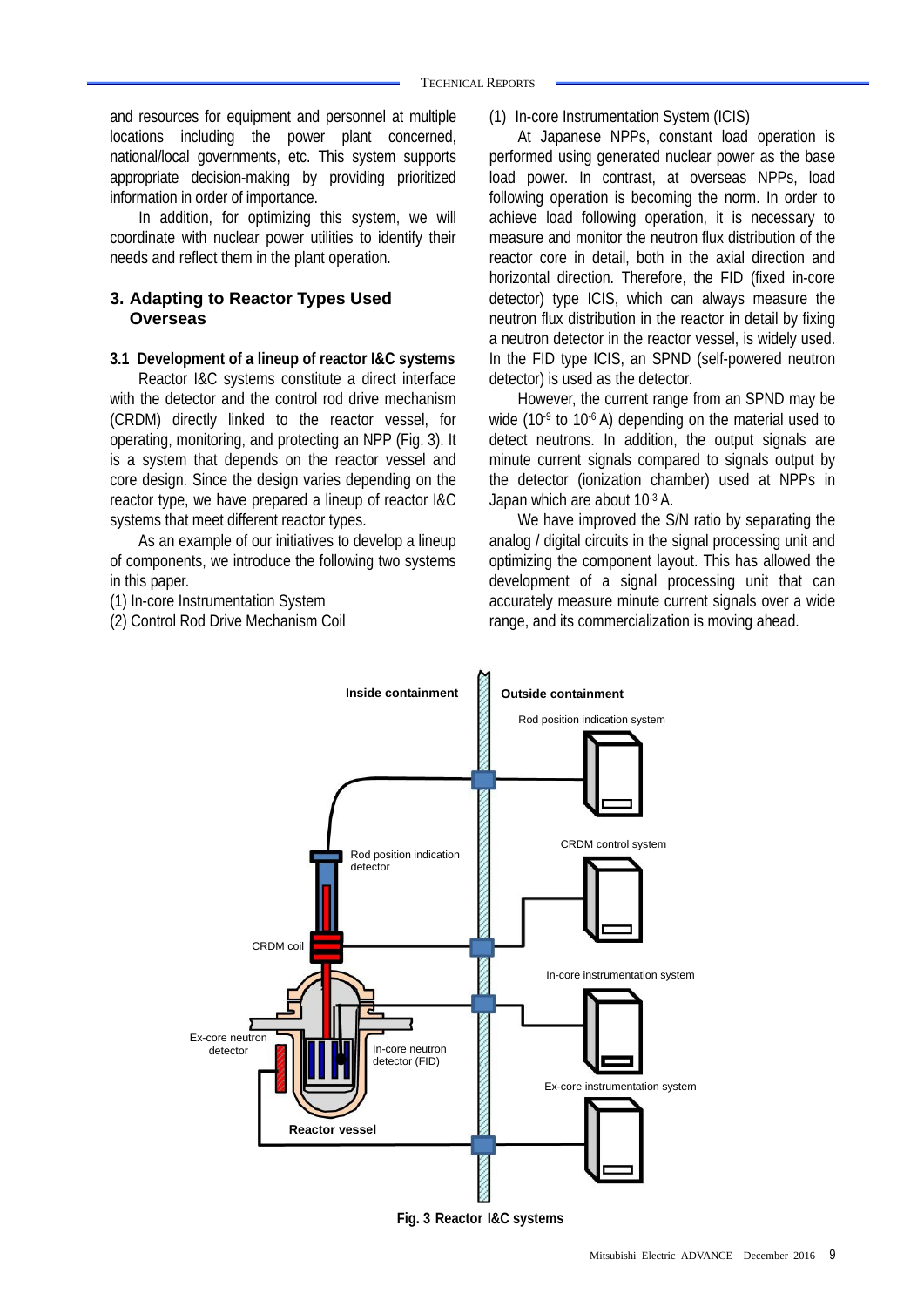#### (2) Control Rod Drive Mechanism Coil

The CRDM coil is a component of the CRDM for operating the control rods. The CRDM is installed at the upper part of the reactor vessel. Outside Japan, NPPs with various types of reactors have been built. As the core specifications are determined depending on the reactor type, each specification has a suitable CRDM.

We devised new methods for selecting the materials and manufacturing the CRDM coil based on the expertise acquired through working with NPPs in Japan, thereby making it possible to flexibly manufacture CRDM coils of different specifications. This has increased the types of CRDM coils, providing support not only for NPPs in Japan but also for CRDM of other reactor types.

#### **3.2 Supporting open protocol communication**

Considering the use of I&C systems for safety systems, and not just for non-safety systems, we have developed and applied a control network using a proprietary protocol that gives consideration to licensability. Since equipment from multiple I&C vendors are likely to be connected to the non-safety system network, it is necessary to allow interoperability between these systems and devices.

For this reason, in addition to our proprietary protocol, the I&C systems support open protocols, which allows connection to equipment of other I&C vendors. We are adding more interfaces based on market share and customer interest (Fig. 4).

#### **4. User Engineering Support**

#### **4.1 Usability enhancement in the engineering environment**

As we undertake all software production processes for our customers in Japan, we are involved in design, production, and testing of screens, databases, etc., related to plant operation.

Our engineers specializing in software have combined specific tools for the screens, databases, etc., to facilitate flexible build-out of new systems and large-scale software modification. The configuration and functions of the I&C engineering environment used in Japan reflect this background (Fig. 5).

Outside Japan, non-MELCO engineers will be modifying the software after installation of the I&C system. Given this situation, optimization of the engineering environment and development of a universal design are currently underway, so that engineers who have less experience may easily make appropriate selections even for the settings that required our skilled engineers in Japan. We are developing an integrated GUI in the engineering environment and user operation guidance through the introduction of a navigation wizard, in order to simplify engineering operations and shorten the time required for users to acquire the engineering operation skills.



**Fig. 4 Typical network configuration**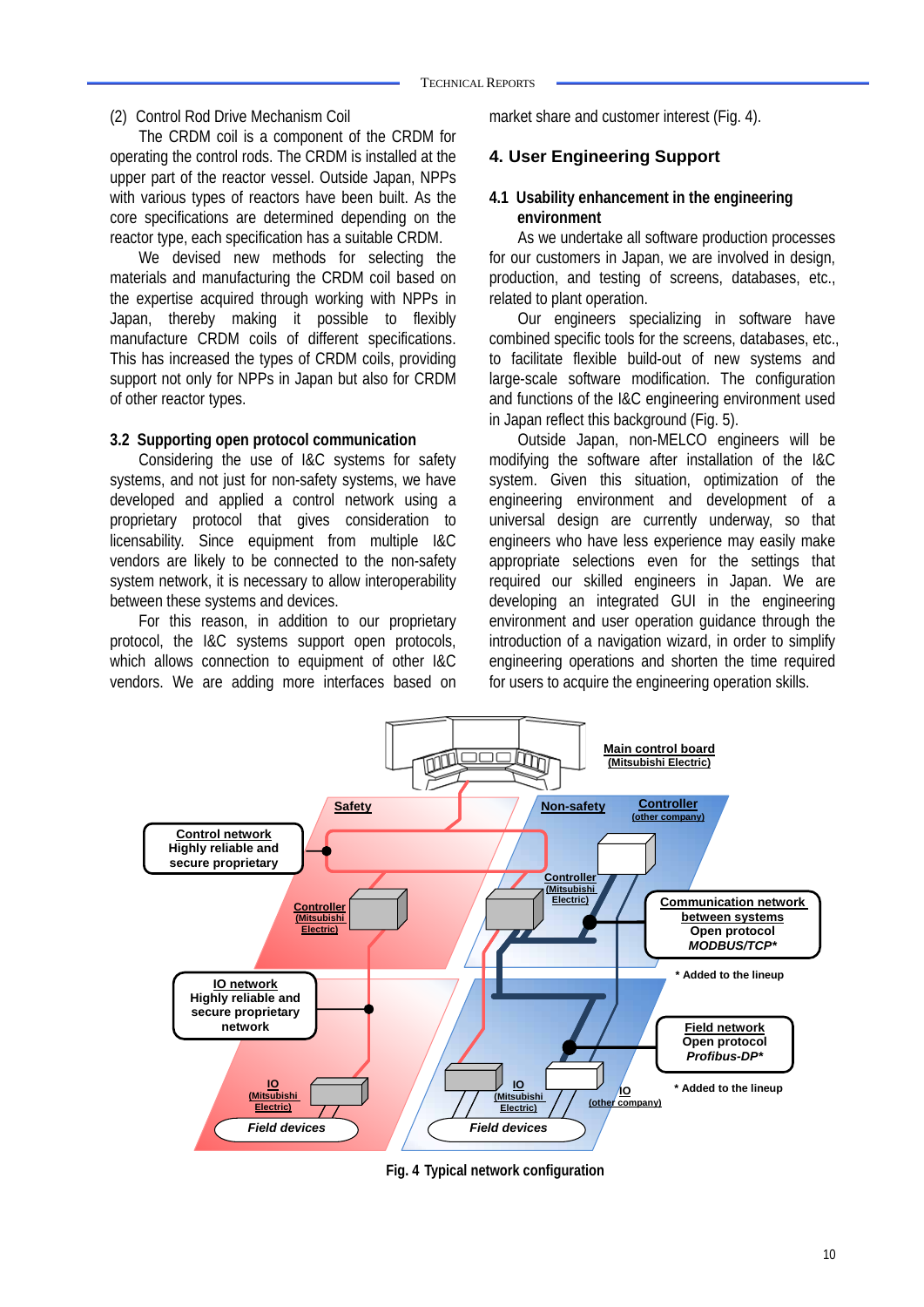

**Fig. 5 Overview of software engineering environment** 

#### **References**

- (1) Hirahatake, M., et al.: Activities for Complying with Regulations for US-APWR Digital Instrumentation and Control Systems, Mitsubishi Denki Giho, 87, No.7 (2013)
- (2) Matsumoto, H., et. al.: Application of Mitsubishi Digital Instrumentation and Control System for China CPR1000 Nuclear Power Plant, Mitsubishi Denki Giho, 87, No.7 (2013)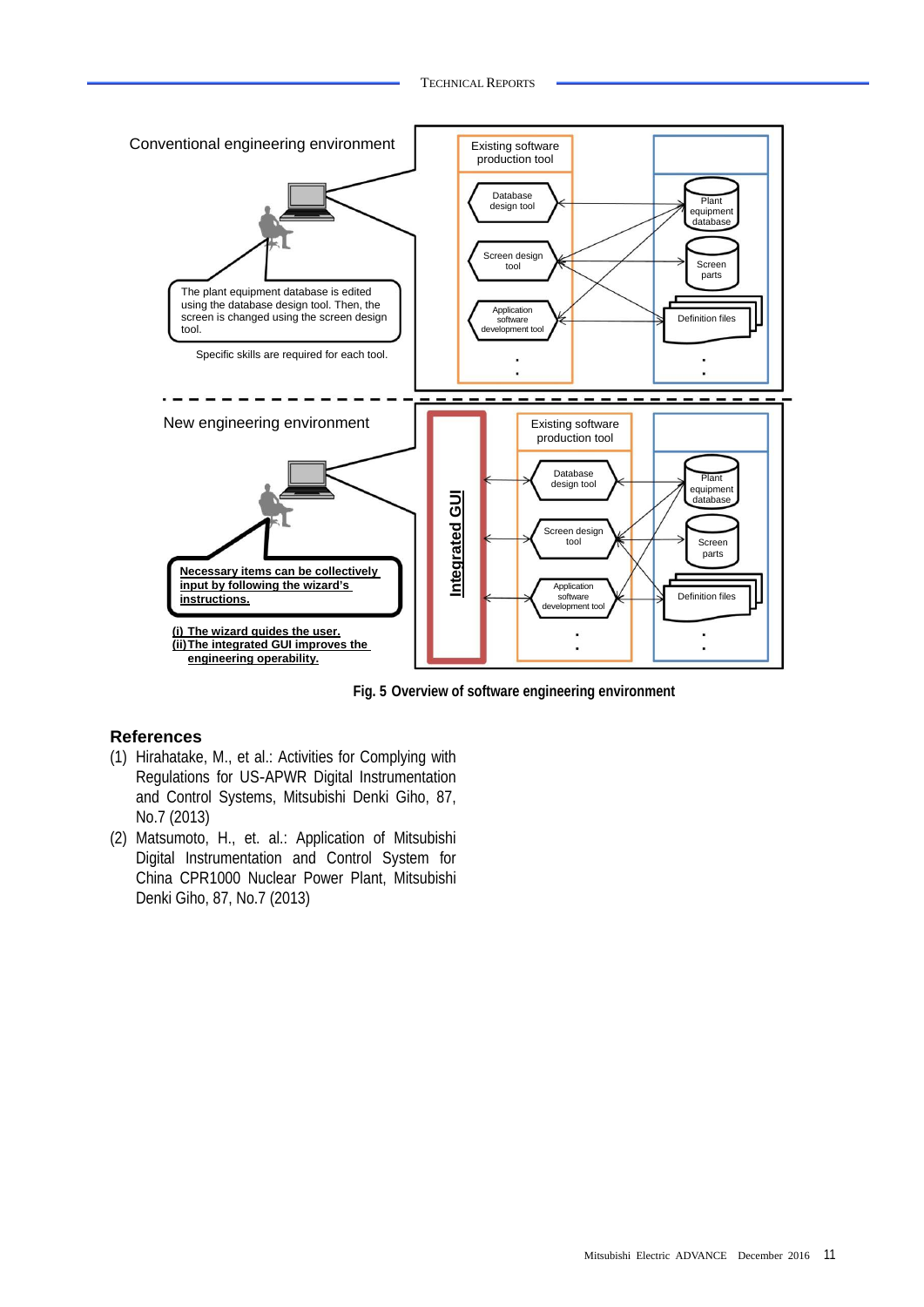## *AC Magnetic Field Brushless Excitation System for Thermal Power Plants*

Authors: *Michio Kataoka\** and *Ryoji Miyatake\**

With the increasing demand for power as well as reduction of impact on the global environment, the demand for power generation plants using gas turbines (GTs) is expected to grow. Since a GT cannot be started by itself, a starter system is required. Mitsubishi Electric Corporation has developed a 500 kW-class AC magnetic field brushless excitation system (power generation capacity of 250 MVA) with which SFC starting is enabled by using AC magnetic fields for the brushless exciter. Compared with conventional thyristor static excitation systems, the new system has a small footprint, maintenance is simple, no excitation transformer or bus duct is required, and brush replacement is not necessary.

#### **1. Existing Systems and the Purpose of Development**

#### **1.1 Turbine generator excitation system**

Currently, the following two excitation systems are mainly used for power generators.

(1) Brushless excitation system

Figure 1 shows a schematic view of the equipment configuration of the brushless excitation system. Armature windings of the AC exciter, a rotating rectifier, and a permanent magnet generator (PMG) are installed on the same shaft as that of the rotor of the generator. The armature winding of the AC exciter is connected to the generator field winding through a rotating rectifier.

The AC output from the armature winding of the AC exciter is converted to direct current, rectified by the rotating rectifier using a three-phase bridge, and supplied to the generator field winding. As the direct current that is required by the generator magnetic field is generated at the rotary part, brush or slip-ring is not necessary.

The excitation energy of the generator is supplied by the generator, AC exciter and PMG rotated by GTs. For this reason, the thyristor rectifier capacity of the brushless excitation system is an excitation capacity scaled to the magnetic field loss of the AC exciter, and is smaller than the capacity of the thyristor excitation system described later.

Furthermore, in the brushless excitation system, as voltage is applied to the generator field windings via the AC exciter, the response time of the AC exciter causes the response time to be longer than that of thyristor excitation systems. However, by using high initial responsive excitation, the voltage response time of the excitation system can be 0.1 second or less.

(2) Thyristor static excitation system

Figure 2 shows a schematic view of the equipment configuration of the thyristor static excitation system. The thyristor static excitation system receives power from the grid through an excitation transformer, converts AC to DC with a thyristor static exciter, brings the carbon brush into mechanical contact with the steel slip ring on the rotor shaft of the generator, and



**Fig. 1 Brushless excitation system configuration**



**Fig. 2 Thyristor static excitation system configuration**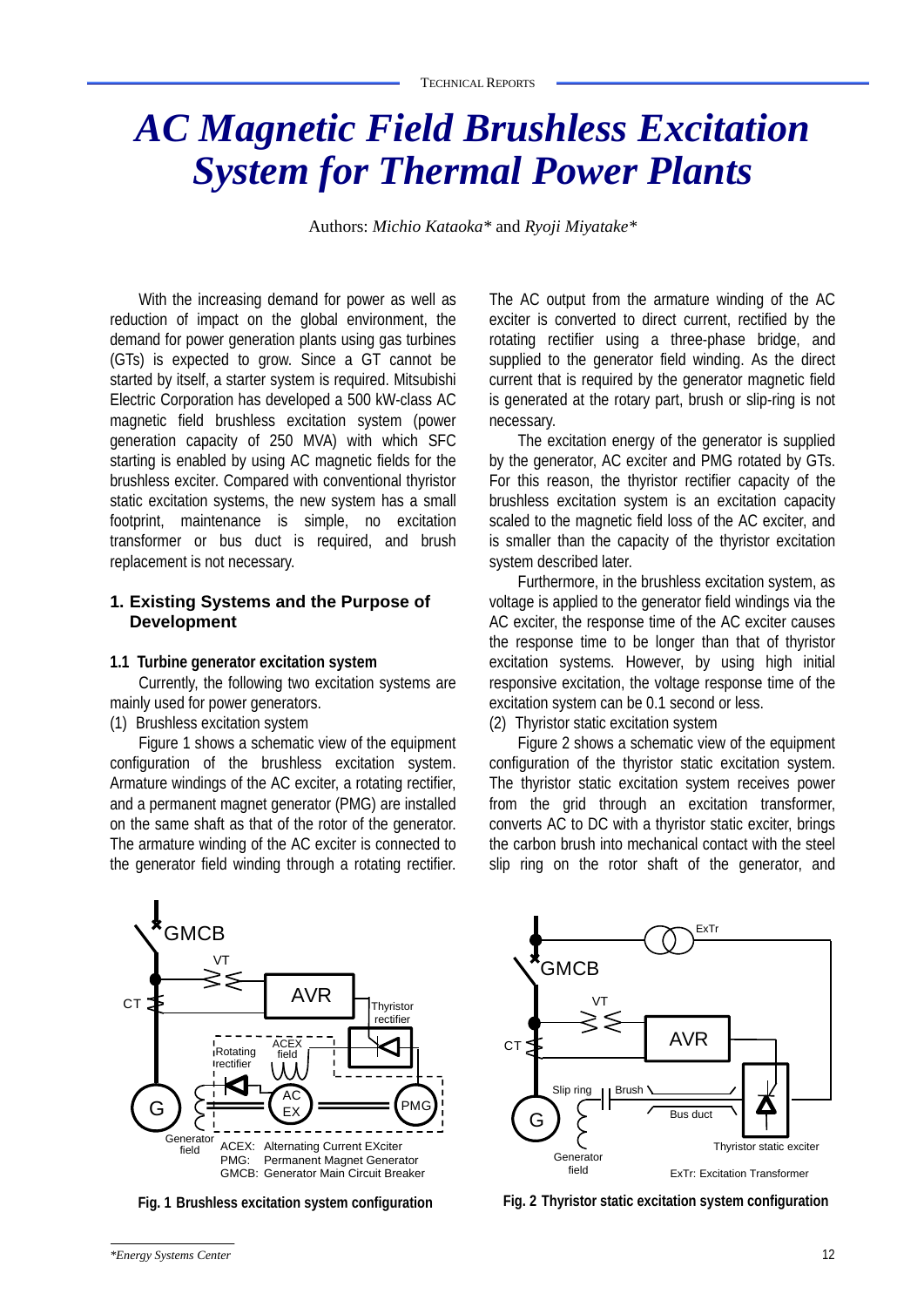performs DC excitation of the field windings of the generator. In this way, the thyristor static excitation system receives energy from the grid power supply at start-up, and can thus provide the necessary excitation current to the field windings of the generator regardless of the rotational speed. However, the thyristor static exciter, excitation transformer, and bus duct need to have sufficient capacity to compensate for the generator magnetic field loss, and so the equipment requires more space. Moreover, since a slip ring and brush are required, regular maintenance such as brush replacement, carbon dust cleaning, etc. is essential.

Table 1 summarizes the description above.

**Table 1 Comparison between the two excitation systems** 

| Item                                            | <b>Brushless excitation</b><br>system                                                 |   | Thyristor static excitation<br>system                                                     |   |
|-------------------------------------------------|---------------------------------------------------------------------------------------|---|-------------------------------------------------------------------------------------------|---|
| <b>Brush</b><br>maintenance                     | Not required                                                                          | O | Inspections and<br>replacement work are<br>required.                                      |   |
| Equipment<br>space                              | Small                                                                                 | O | Large (requiring<br>excitation transformer,<br>bus duct, and thyristor<br>static exciter) | Λ |
| Response<br>time of the<br>excitation<br>system | Standard response:<br>$0.5-2$ seconds<br>High-initial response:<br>0.1 second or less | Δ | Approx. 0.05 seconds                                                                      |   |

( $\circ$ : Advantageous  $\therefore$  Disadvantageous)

#### **1.2 Gas turbine starting system**

Currently, the following two systems are used for starting gas turbines that exceed 100 MW.

(1) Motor starting system

The motor starting system has the configuration shown in Fig. 3. The speed of GT shaft rotation is controlled using a fixed speed induction motor and torque converter to start the GT. Both brushless excitation and thyristor static excitation can be performed; normally, brushless excitation is used.



**Fig. 3 Motor starting system** 

#### (2) SFC starting system

The SFC (Static Frequency Converter) starting system has the configuration shown in Fig. 4. The generator is operated as a synchronous motor using an SFC to increase the rotational speed of the GT shaft. When the GT is started, the SFC is connected to the armature windings of the generator. AC is supplied from the SFC to the armature windings of the generator to supply the necessary energy for rotation. When the



**Fig. 4 SFC starting system**

generator is operated as a synchronous motor, the generator field current is controlled by an AVR and the thyristor static exciter.

Figure 5 shows the behavior of the generator field voltage (Vf) and the terminal voltage (Vgen) at the start of a GT using SFC, and Table 2 shows the modes of the SFC control and excitation control. When the rotational speed is 0 to 20% of the rated speed, the generator field voltage for the excitation is controlled to be constant, and the generator terminal voltage is proportional to the rotational speed. When the rotational



**Fig. 5 Generator field voltage and terminal voltage when a GT is started using an SFC (example)**

| Table 2 Control modes for starting a GT using an SFC |
|------------------------------------------------------|
| (example)                                            |

| Rotational<br>speed          | <b>SFC</b><br>control | Excitation control                        | Generator<br>terminal voltage       |
|------------------------------|-----------------------|-------------------------------------------|-------------------------------------|
| $0$ to 20% of<br>rated speed | Constant<br>torque    | Constant<br>generator field<br>voltage    | Proportional to<br>rotational speed |
| 20 to 70% of<br>rated speed  | Constant<br>output    | Constant<br>generator<br>terminal voltage | Constant                            |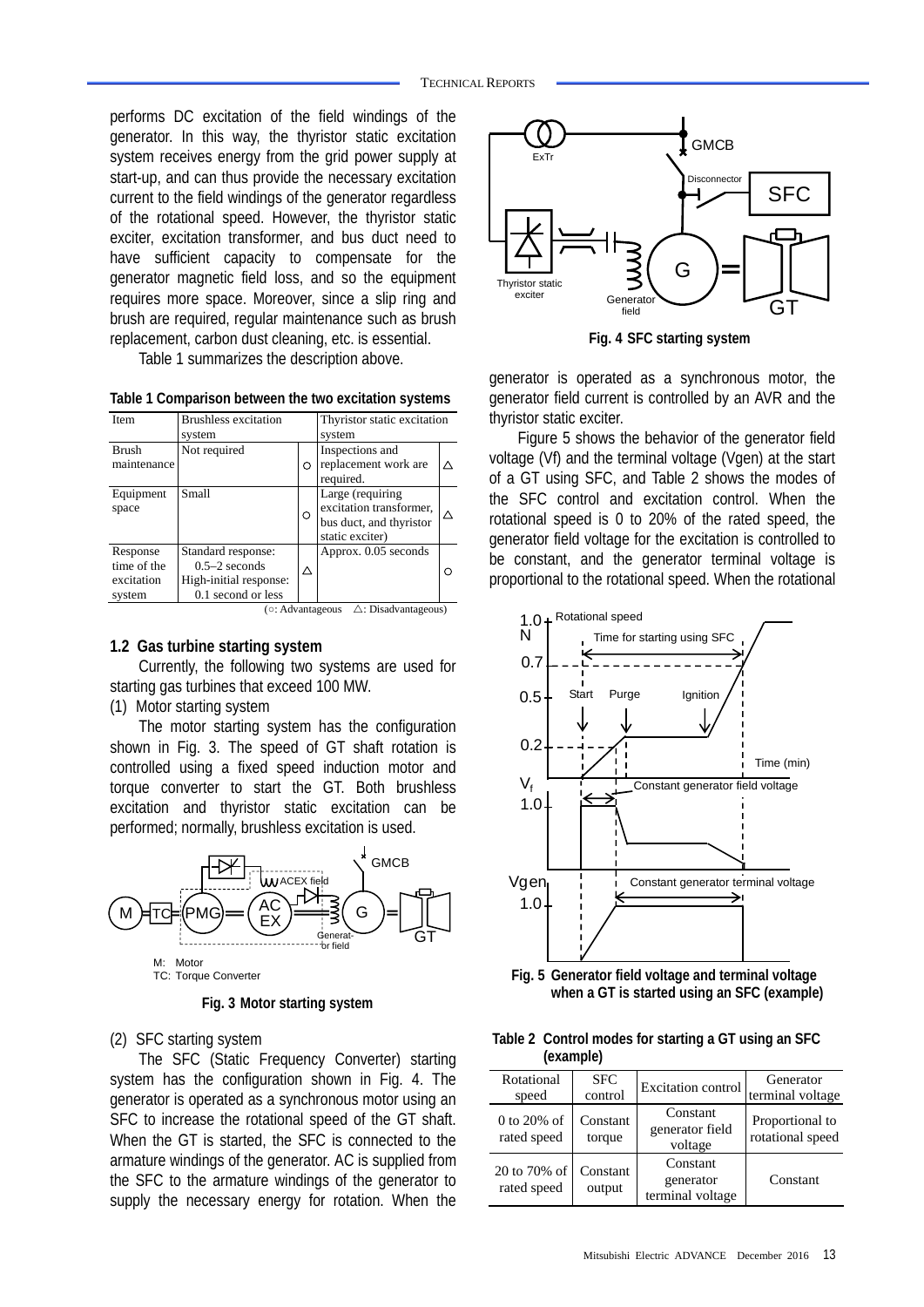speed is 20 to 70% of the rated speed, the generator terminal voltage for the excitation is controlled to be constant, and the excitation voltage is decreased as the rotational speed increases.

As mentioned above, in order to start a generator using an SFC and operate the generator as a synchronous motor, it is necessary to supply DC equivalent to the rated no-load voltage to the field windings of the generator from 3 rpm after the start of the GT. In a conventional brushless excitation system, the required DC cannot be supplied for generator field winding at such a low speed of rotation. Therefore, we are using the thyristor static excitation system when performing with the GT started by an SFC.

#### **1.3 Purpose of the development**

Table 3 shows the results of comparing combinations of the GT start systems with the excitation systems described previously. The motor can be started by either thyristor static excitation or brushless excitation. The thyristor static excitation of combination A has no advantage in terms of maintenance and space, and relatively few such systems have been delivered to customers. The brushless excitation of combination B has the advantages of no need for brush maintenance or space used for an excitation transformer and bus duct, and has a proven track record of deliveries to customers.

**Table 3 Comparison between combinations of starting and excitation systems** 

|                  | <b>Starting</b><br>system | Excita-<br>tion<br>system | Maintainability |            | Space           |                |                                                                       |
|------------------|---------------------------|---------------------------|-----------------|------------|-----------------|----------------|-----------------------------------------------------------------------|
| Combina-<br>tion |                           |                           | Brush           | Motor      | Shaft<br>length | Equip-<br>ment | Remarks                                                               |
| A                | Motor                     | Thyristor                 | Λ               | Λ          | Λ<br>Λ          |                | Limited track<br>record<br>regarding DC<br>magnetic field             |
| B                | Same as<br>above          | <b>Brushless</b>          | ∩               | Λ          |                 |                | Solid track<br>record<br>regarding DC<br>magnetic field               |
| C                | <b>SFC</b>                | Thyristor                 |                 | (No motor) | ∩               | Λ              | DC magnetic<br>field of<br>Mitsubishi<br>Electric current<br>standard |
| D                | Same as<br>above          | <b>Brushless</b>          |                 | (No motor) | ∩               |                | AC/DC<br>magnetic fields<br>as developed                              |

In the SFC starting system, we currently use the thyristor static excitation of combination C as the standard as mentioned above. No starting motor or torque converter is used, and the shaft length can be short, enabling the building to be smaller. The other advantages include start-up of multiple GTs using one SFC.

This development allows for a brushless excitation system that is capable of starting up GTs using an SFC

by using an AC excitation inverter and brushless exciter that can be used for AC magnetic field as a brushless excitation system for generators. This balances both the advantages of the brushless excitation system and the SFC starting system as indicated by combination D of Table 3.

#### **2. AC Field Winding Brushless Excitation System**

#### **2.1 System configuration**

During the development, the 500 kW-class AC field winding brushless exciter and AC excitation inverter were prototyped and system tests were conducted in the factory. The details of the AC field winding brushless excitation system are described below.

#### (1) Configuration

Figure 6 shows a schematic view of the SFC starting circuit by AC field winding brushless excitation. The AC field winding brushless excitation system requires: (i) a brushless exciter with two-phase field windings for the d-axis and q-axis, (ii) an AC excitation inverter that performs AC-excitation of field windings of the AC exciter during the start-up process using an SFC, (iii) an AVR/thyristor rectifier that perform DC-excitation of field windings of the AC exciter during the load operation of the generator, (iv) an excitation switchover circuit that is responsible for the connection shift involving the field windings and excitation devices. (2) Operation

In the GT starting system using an SFC, the SFC, AVR/thyristor rectifier, and AC excitation inverter operate the generator as a synchronous motor according to the command of the upper plant control system.

Regarding the excitation control, AC excitation control is performed by the AC excitation inverter during the start-up process using the SFC, while DC excitation control is performed by the conventional AVR/thyristor rectifier that output DC after the excitation switchover circuit performs connection shift for the field windings and excitation devices, once the rated rotational speed is reached.

(3) Features of the system

The features of the AC field winding brushless excitation system are as follows.

(i) Assured reliability as an excitation system

Depending on the operation status of the generator, the excitation devices are switched. When GTs are started using the SFC, the system performs AC excitation using the AC excitation inverter, while during the rated load operation, the system performs DC excitation using the conventional AVR/thyristor rectifier. This allows the use of the conventional AVR/thyristor rectifier, which has a proven track record for rated load operation, thereby ensuring the reliability of the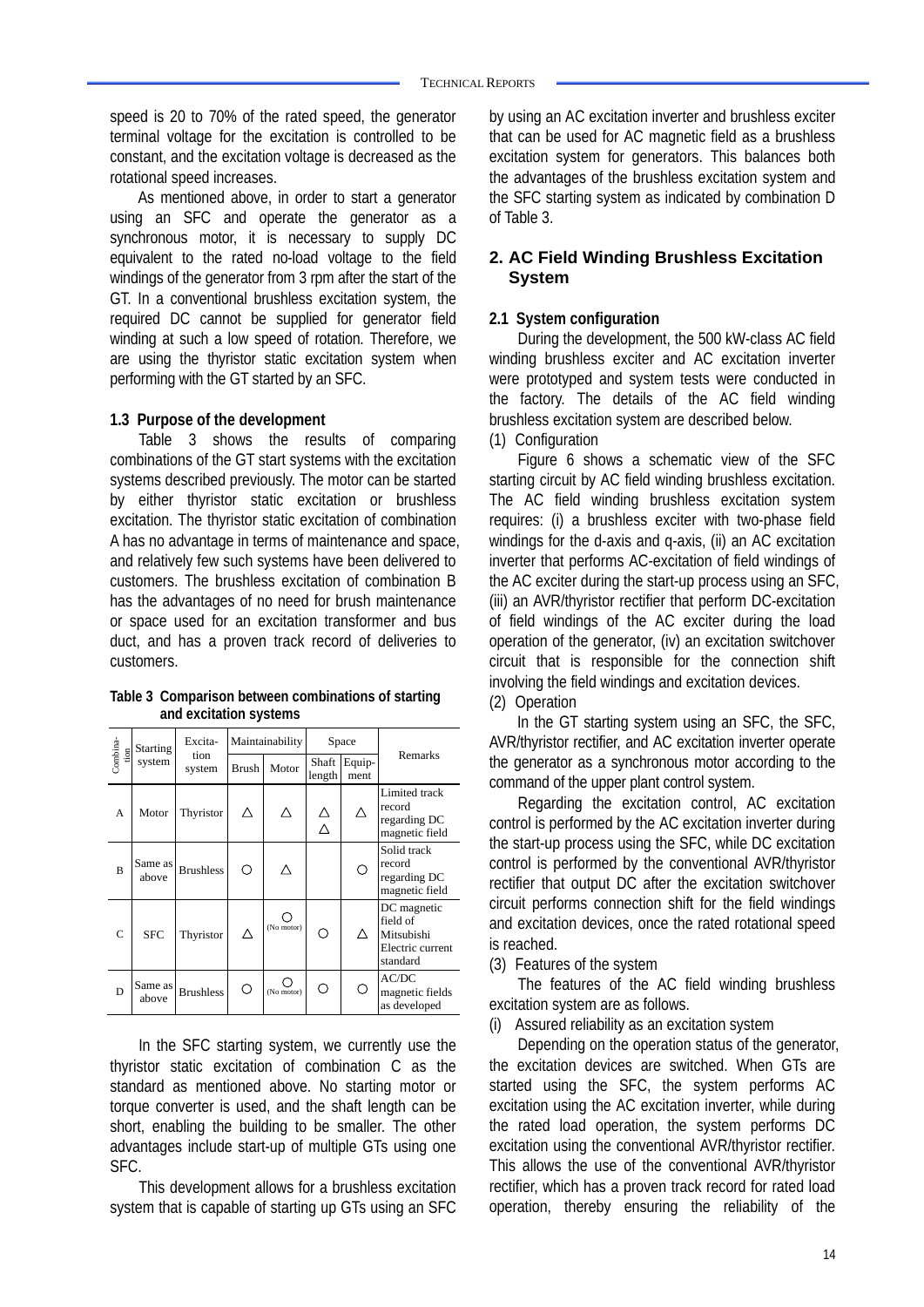

**Fig. 6 Circuit of the SFC starting and AC field winding brushless excitation system** 

excitation system.

(ii) Brushless exciter that allows DC output when rotation is stopped, and excitation device

The magnetic field component of the AC exciter is changed from the DC windings to AC winding so that DC output can be made from 3 rpm after the start of the GTs using the SFC. Furthermore, an insulated gate bipolar transistor (IGBT) inverter is used as the excitation device to allow for AC excitation. This also allows the brushless exciter to output DC directly even when the GTs are not rotating, making it possible to supply DC necessary for the generator field windings. (iii) Generator field voltage sensor-less control

As shown in Table 2, in the SFC starting system, the generator field voltage is controlled to be constant when the rotational speed is 20% or less of the rated speed. In the case of the brushless excitation, as shown in Fig. 6, the generator field voltage (Vf) is on the rotor and cannot be directly detected. Therefore, we have developed a method for controlling the generator field voltage in which Vf on the rotor is estimated from the output voltage/current of the AC excitation inverter and the rotational speed, and this estimated value is used as a feedback value. This method allows sensor-less generator field voltage control without having to detect the generator field voltage when it is being maintained constant.

#### **2.2 AC field winding brushless exciter**

In order to implement the AC field winding brushless excitation system that supports the SFC starting system, we developed an AC field winding brushless exciter (hereinafter referred to as "AC field winding BL"). The basic specifications and results of verification tests are described below.

#### (1) Features

Similar to conventional brushless exciters, an AC field winding BL consists of an AC exciter, rotating rectifier, and PMG. For the SFC starting system, the

necessary DC supply to the generator field windings is required from 3 rpm after the GTs are started using the SFC. As shown in Fig. 7(a), the field windings of a conventional brushless exciter have DC salient poles, which makes it difficult to generate a rotating magnetic field from the field windings. Due to this, if an AC magnetic field is applied, conventional brushless exciters cannot supply the generator field currents necessary for the SFC starting from 3 rpm after the start of GTs using the SFC. Therefore, as shown in Fig. 7(b), we changed the shape of the field core of the AC field winding BL to the shape of a slot as with general rotor armatures. Moreover, the AC field winding BL was provided with two-phase AC field windings for the d-axis and q-axis. The d-axis field windings and q-axis field windings were AC-excited at the phase difference of 90°. When the rotation is stopped, the supply of generator field capacity necessary for the SFC starting was allowed.

Figure 8 is a photo of a prototype taken after the rotor was inserted. The field core and bearing are mounted on the exciter base plate. The field core has a structure in which circular silicon steel sheets are laminated for generating a rotating field, and the rotor is designed to be inserted in the axial direction toward the field core. Other armature windings and PMG of the



**Fig. 7 Magnetic field structures of AC exciters**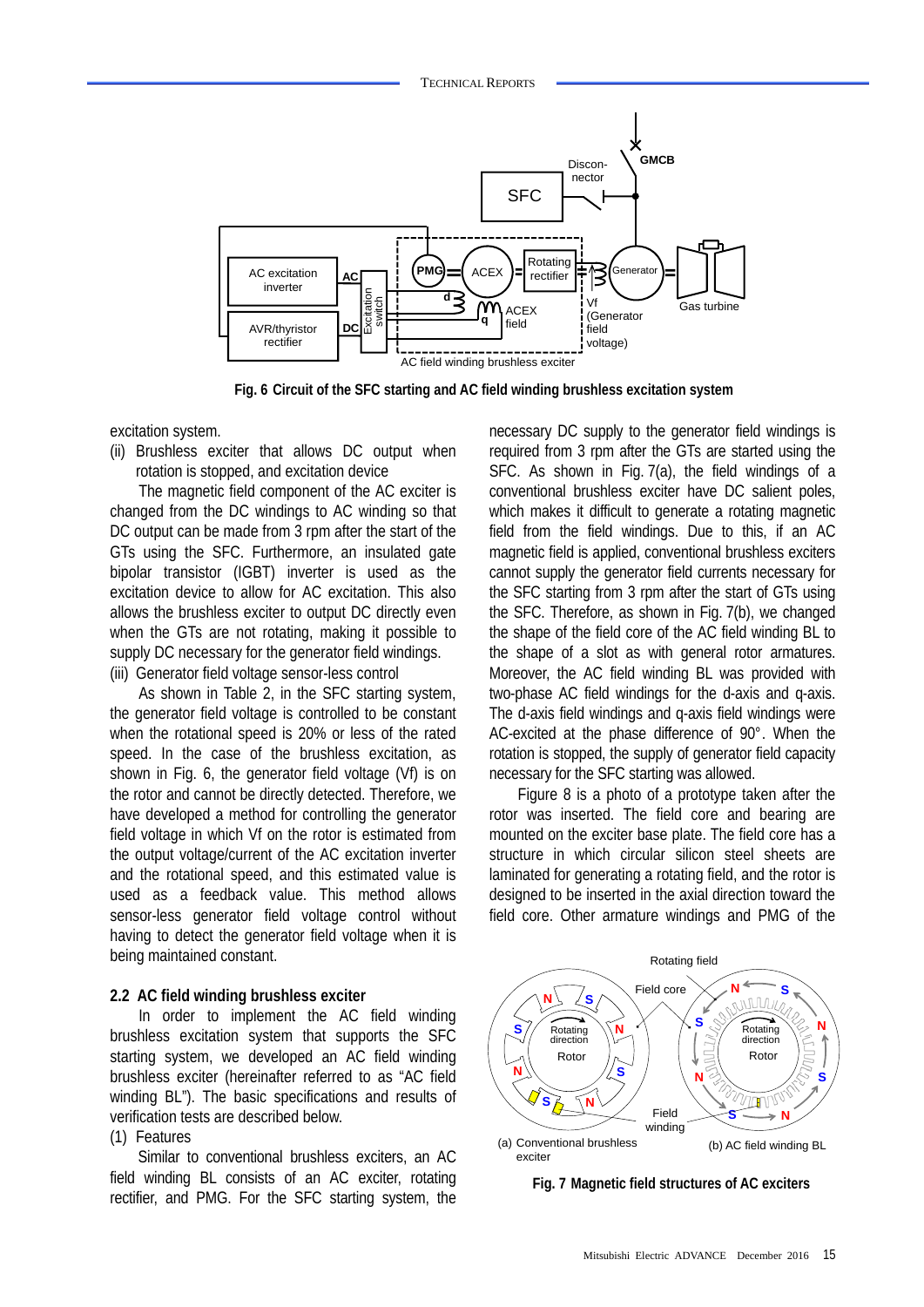

**Fig. 8 Prototype of the AC field winding brushless exciter (after installation of the rotor)** 

rotating rectifier and AC exciter use the same structures as in various conventional brushless exciters that we have been manufacturing.

(2) Basic specifications

Table 4 shows the basic specifications of the AC field winding BL as developed. When it is combined with a 250 MVA turbine generator, the DC output necessary for the rated load of 3,600 rpm is 520 kW, and the DC output necessary for the SFC starting at 3 to 2,400 rpm is 60 kW. Considering a possible increase in the output of generators in future, the AC field winding BL and the AC excitation INV are designed to support the DC output of 85 kW at the start using an SFC.

At 3 rpm after the start of GTs using the SFC, the velocity electromotive force is low, and the AC exciter field current increases, affected by the magnetic saturation of the AC exciter. Therefore, we lowered the magnetic loading of the AC exciter in order to suppress the capacity of the AC excitation inverter. Furthermore, as a result of the increase of capacity of the PMG, the voltage response time as an excitation system is 0.1 second or less, and the voltage response speed is 3.3 pu/second or more during the rated load operation

of the generator. These values show that the AC field winding BL has been designed to satisfy the high initial excitation requirement.

(3) Test results

Figure 9 shows the load characteristics of the AC field winding BL.

As mentioned in Section 1.2 (2), during operation at a rotational speed that is 20% or more of the rated rotational speed after the start of GTs using the SFC, DC output is not constant but decreases as the rotational speed increases. In order to confirm the load characteristics, a verification test was conducted under the conditions of DC output maintained constant at 85 kW at the rotational speed from 0 to 3,600 rpm. With respect to field currents Id and Iq and field voltages Vd and Vq, the design values closely matched the measured values, showing the adequacy of the design. It was also confirmed that under the conditions of DC output maintained constant at 85 kW, energy is supplied from the rotor shaft along with the increase of rotational speed, which causes a decrease in the field



**Fig. 9 Load characteristics of the AC field winding brushless exciter**

| Target                  | Turbine generator      |                  | Rating: 250 MVA, 3600 rpm                            |  |
|-------------------------|------------------------|------------------|------------------------------------------------------|--|
|                         | AC exciter             | <b>Stator</b>    | Two-phase AC field windings of the d-axis and q-axis |  |
|                         |                        | Rotor            | Three-phase AC armature windings                     |  |
| Configuration           | Rotating rectifier     |                  | Three-phase full-wave rectifier                      |  |
|                         | Sub-exciter            |                  | Permanent magnet synchronous generator               |  |
|                         | Rated load             | DC output        | 520 kW                                               |  |
|                         |                        | Rotational speed | $3,600$ r/min                                        |  |
| Specification           |                        | Excitation       | DC excitation thyristor                              |  |
|                         | <b>SFC</b> starting    | DC output        | 85 kW                                                |  |
|                         |                        | Rotational speed | $3 - 2,400$ r/min                                    |  |
|                         | Excitation             |                  | AC excitation inverter                               |  |
|                         | Voltage response time  |                  | $0.1$ second or less <sup>1</sup>                    |  |
| High initial excitation | Voltage response speed |                  | 3.3 pu/second or more                                |  |

| Table 4 Basic specifications of the AC field winding brushless exciter |  |  |  |
|------------------------------------------------------------------------|--|--|--|
|                                                                        |  |  |  |

 $1$  0.1 second of voltage response time is as specified in IEEE421.1.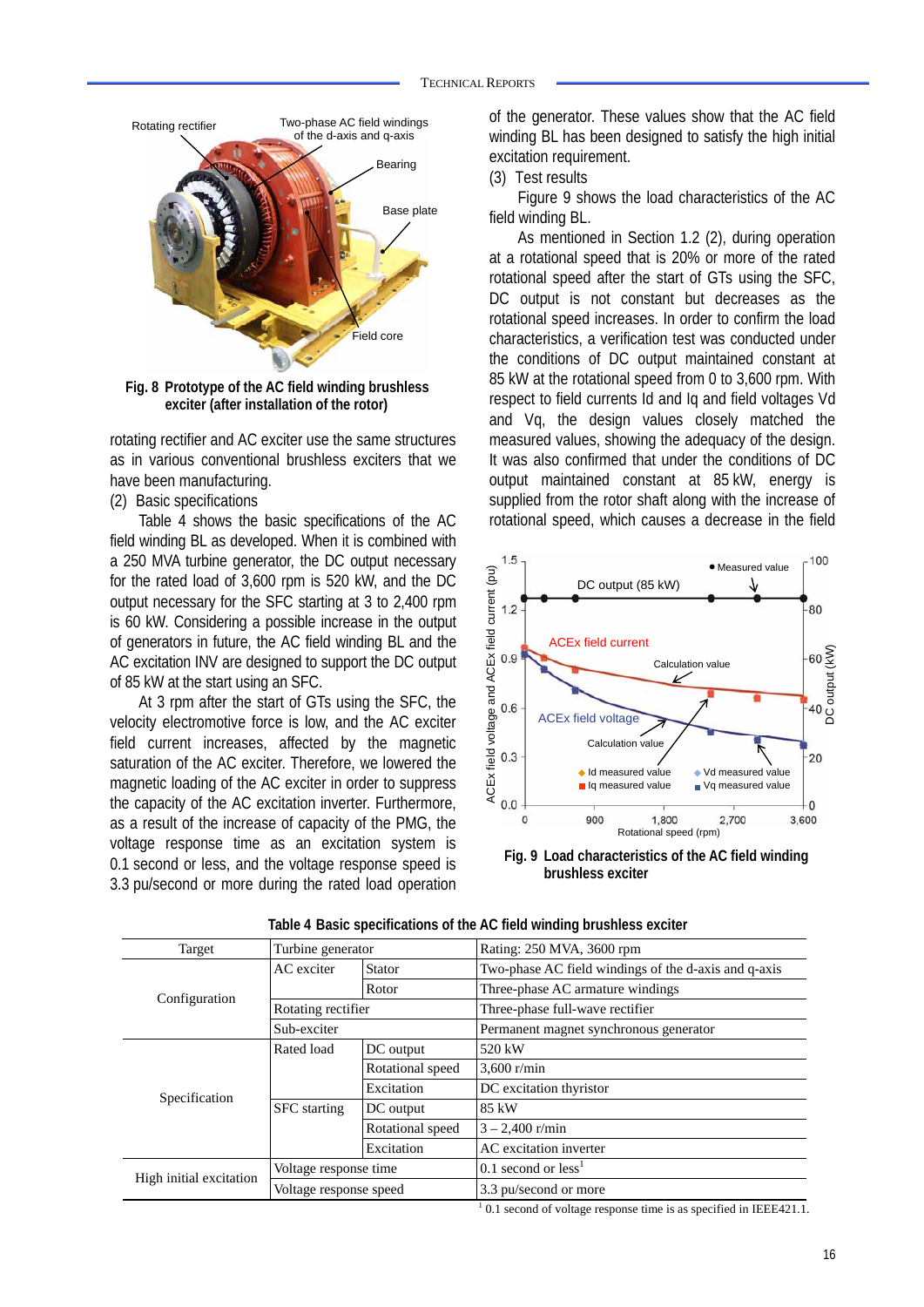current and field voltage of the AC exciter. Regarding other verification items such as temperature, loss, and excitation response speed, the measured values almost matched the design values and complied with standards such as IEC and JEC, and were thus confirmed to be acceptable.

#### **2.3 AC excitation inverter**

In order to implement the AC field winding brushless excitation system that supports the SFC starting system, we developed an AC excitation inverter.

#### (1) Function

Figure 10 shows the external appearance of the developed AC excitation inverter. The AC excitation inverter controls the excitation of the generator in collaboration with the plant control system and the SFC when the GTs are started.



**Fig. 10 AC excitation inverter** 

The AC excitation inverter consists of the converter, inverter, Scott transformer, and control circuit. The three-phase AC voltage input is converted to DC by the converter and performs pulse width modulation (PWM) switching for the IGBT device at the inverter to generate three-phase AC voltage. This three-phase AC voltage is converted to two-phase AC voltage by the Scott transformer to excite the two-phase field windings of the d-axis and q-axis of the AC exciter.

#### (2) Basic specifications

Table 5 shows the basic specifications of the developed AC excitation inverter. Based on the power capacity and the field voltage/current required by the field windings of the AC field winding BL, the rated output capacity was determined to be 212 kVA, rated voltage 1,520 V, and rated current 70 A.

#### (3) Control method

Figure 11 is a circuit block diagram of the internal configuration of the AC excitation inverter. The AC excitation inverter has two control modes necessary as

**Table 5 Basic specifications of the AC excitation inverter** 

|            | Converter                           | Three-phase full-wave<br>rectification                                  |  |  |
|------------|-------------------------------------|-------------------------------------------------------------------------|--|--|
|            | Inverter                            | Three-phase two-level inverter                                          |  |  |
| Configura- |                                     | 600 A class IGBT                                                        |  |  |
| tion       |                                     | Variable voltage constant<br>frequency control (VVCF)                   |  |  |
|            | Scott<br>transformer                | Three-phase input, two-phase<br>(phase difference $90^{\circ}$ ) output |  |  |
|            | Output capacity                     | 212 kVA                                                                 |  |  |
| Specifica- | Rated output                        | 1,520V/70A                                                              |  |  |
| tion       | Input voltage                       | Three-phase 400 V class;<br>50 Hz/60 Hz                                 |  |  |
| Control    | Field excitation<br>control for SFC | Generator field voltage estimation<br>control                           |  |  |
|            | starting system                     | Generator terminal voltage control                                      |  |  |

an excitation system when the GTs are started using the SFC. These two control modes are described below. According to the excitation control when the GTs are started using the SFC as shown in Table 2, the control mode is switched in the process of the SFC starting. (i) Generator field voltage estimation control

As shown in the circuit diagram in Fig. 6, the generator field voltage (Vf) is on the rotation axis, which makes it difficult for Vf to be measured unless a slip ring and brush are used. Therefore, in the generator field voltage estimation control, using inverter output current Iinv, output voltage Vinv, and rotational speed information rpmE, the estimated generator field voltage is derived from the calculation formula based on an equivalent circuit of the AC field winding BL, and control using this estimation value as a feedback value is performed. (ii) Generator terminal voltage control

In the generator terminal voltage control, the generator terminal voltage VT is used to perform feedback control. When the rotational speed is 20 to 70% of the rated speed, the generator terminal voltage is controlled to be constant, performing the same control as that of normal AVR controllers.

#### **2.4 System test**

#### (1) Equipment configuration used for the test

Figure 12 is a circuit diagram used for the factory system test of the AC field winding BL and the AC excitation inverter. The field windings of the d-axis and q-axis of the AC field winding BL are connected to the AC excitation inverter, and the DC output is connected to the resistor via the slip ring and brush that are used in the test. The shaft of the AC field winding BL is connected using a coupling to the testing drive motor, allowing variable speed operation.

As the generator terminal voltage signal, the signal of the generator simulator, which calculates the generator terminal voltage based on the rotating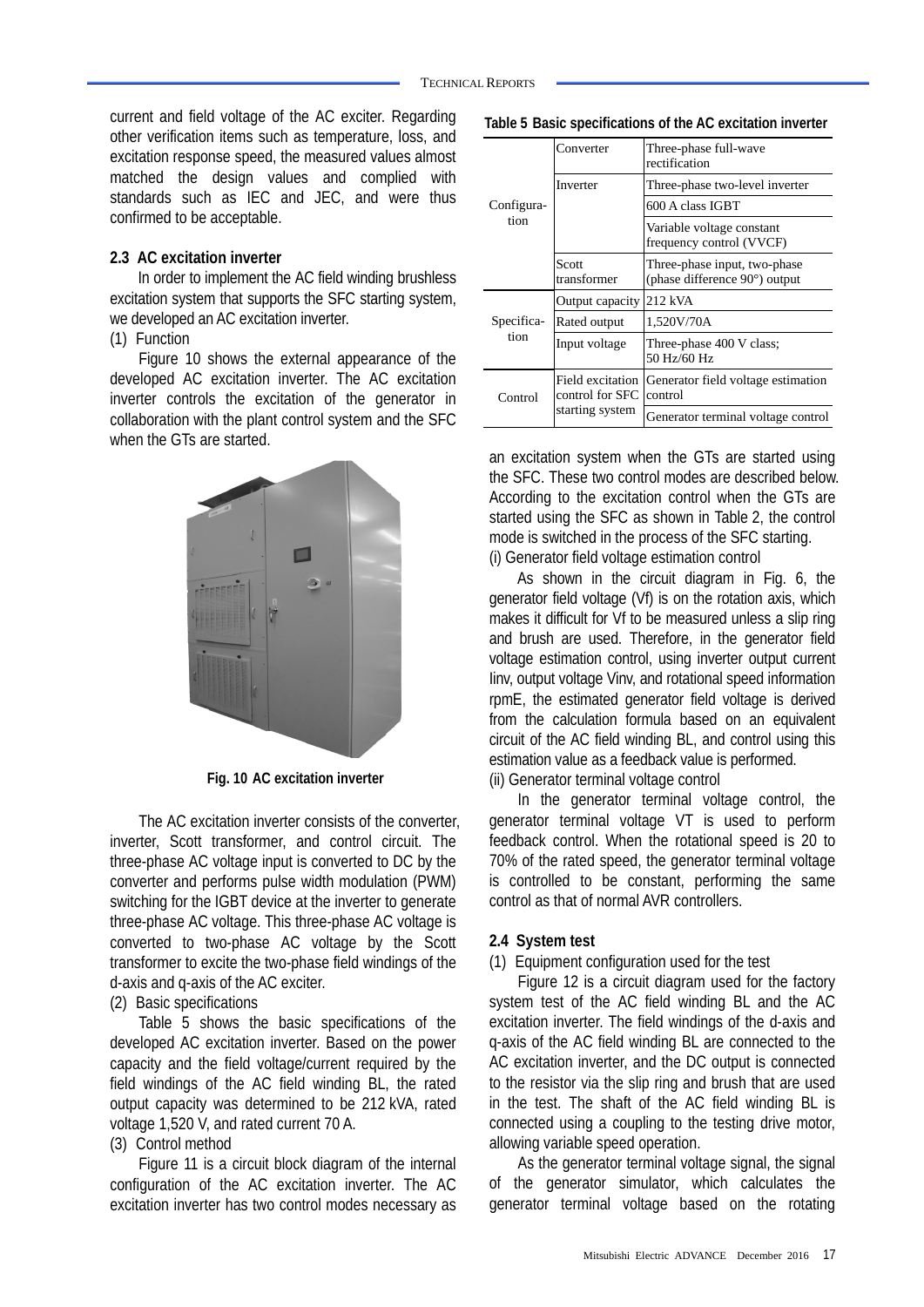rectifier output voltage (Vf) and rotational speed information, was used.

#### (2) Test results

With the operation pattern similar to that when the GTs are started using the SFC, the AC field winding BL

was variable-speed operated in order to check the control accuracy. The results were as follows.

(i) Generator field voltage estimation control

The generator field voltage estimation value on the rotor was calculated and a feedback control test was



**Fig. 11 Circuit block diagram of the inside of the AC excitation inverter** 



**Fig. 13 Test results of the generator field winding voltage estimation control**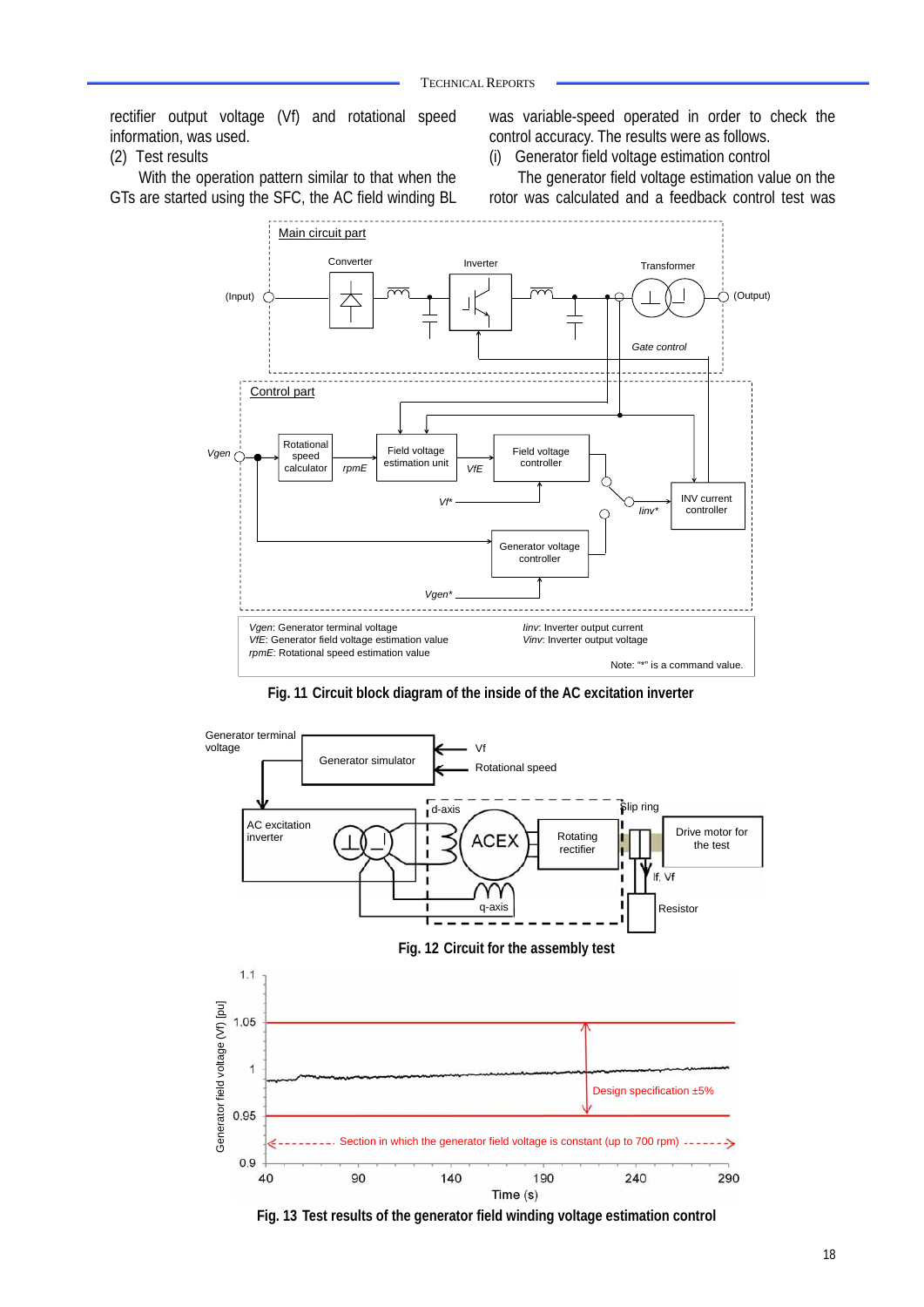conducted considering this value as a generator field voltage detection value. As shown in Fig. 13, the margin of error of the measured value is within  $\pm 2\%$  compared to the control standard value of 1.0 pu. This satisfied the design specification to within  $\pm 5\%$ , thus confirming that the control method is of practical use.

(ii) Generator terminal voltage control

As shown in Fig. 14, the margin of error of the measured value is within  $\pm 1\%$  compared with the control standard value of 1.0 pu. This satisfied the design specification within  $\pm 2\%$ , showing that the control method is of practical use.



**Fig. 14 Test results of the generator terminal voltage control** 

#### **References**

- (1) Kimura, H., et al., A Thyristor Starting Device for Thermal Power Stations, Mitsubishi Denki Giho, 67, No. 5, 52–56, 1993
- (2) Nakaya, I., et al., A high-initial-response brushless-excitation system for the Ako Power Station's Unit No. 1 turbine generator of the Kansai Electric Power Company, Mitsubishi Denki Giho,